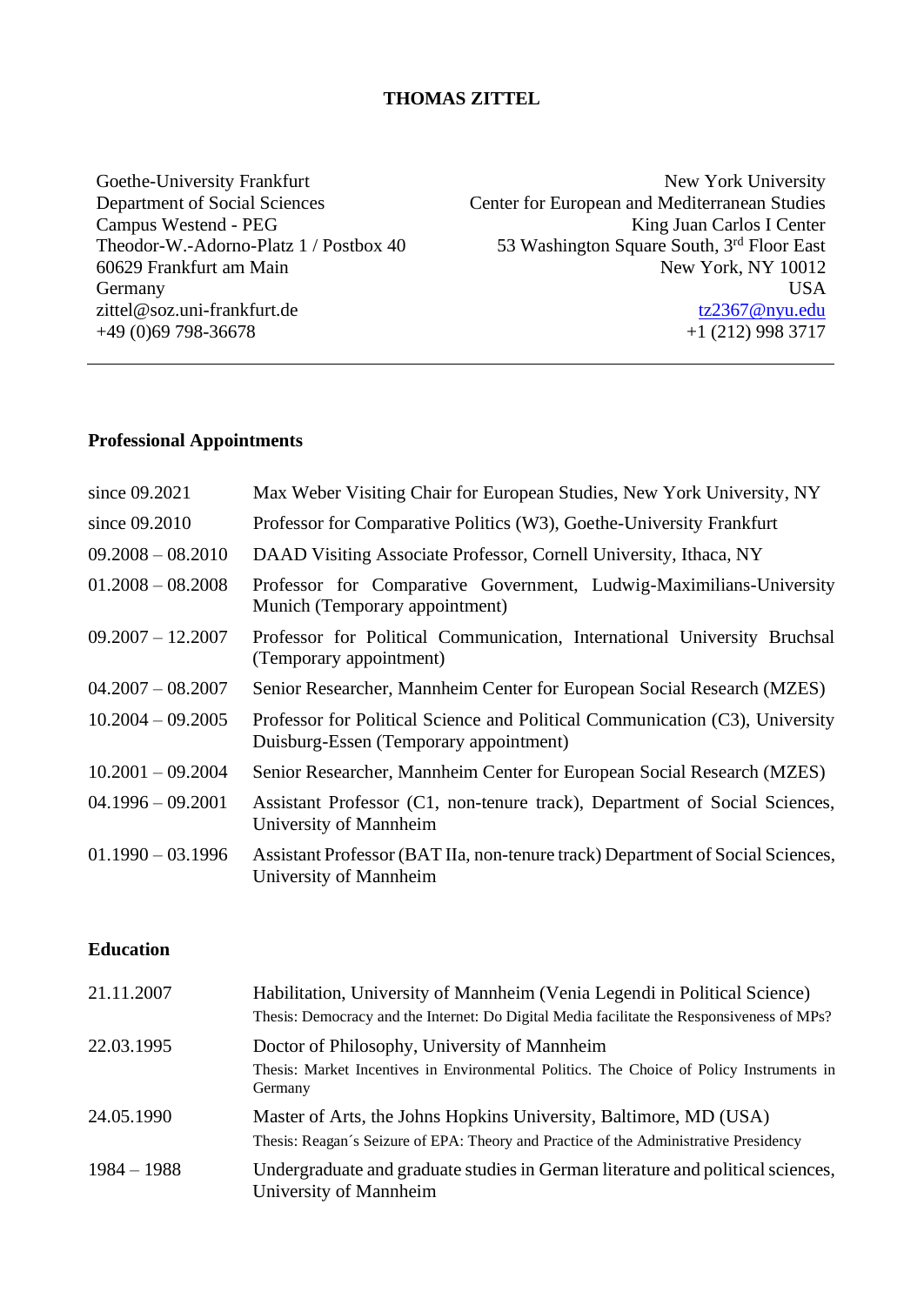# **Honors and Awards**

| $09.2006 - 02.2007$ | Fernand Braudel Fellow, European University Institute, Florence                                           |
|---------------------|-----------------------------------------------------------------------------------------------------------|
| $05.2006 - 08.2006$ | Research Fellow, Max-Planck Institute for Social Research, Cologne                                        |
| $09.2003 - 04.2006$ | Research Fellow, German National Science Foundation (DFG)                                                 |
| $09.2002 - 08.2003$ | J. F. Kennedy Memorial Fellow, Minda de Gunzburg Center for European<br>Studies, Harvard University (USA) |
| $04.2002 - 08.2002$ | Fritz Thyssen-Fellowship                                                                                  |
| $10.1996 - 04.1997$ | American Political Science Association Congressional Fellow                                               |
| $07.1993 - 08.1993$ | Fulbright Fellowship. American Studies Summer Institute 1993, New<br>York University, New York City, NY   |
| $09.1988 - 08.1989$ | DAAD Fellowship for graduate studies, Johns Hopkins University<br>Baltimore, MD                           |

# **Research Grants**

| $2019 - 2022$ | The Nature of Political Representation in Times of Electoral Dealignment<br>Funded within 5. Open Research Area in Cooperation with Prof. Rosie Campbell (Kings<br>College) and Prof. Tom Louwerse (Leiden University).<br>1 Mio. EUR; German National Science Foundation (ZI 608/8-1; 350.000 EUR) |
|---------------|-----------------------------------------------------------------------------------------------------------------------------------------------------------------------------------------------------------------------------------------------------------------------------------------------------|
| $2014 - 2017$ | Individualized Political Representation and its Sources                                                                                                                                                                                                                                             |
|               | German National Science Foundation (ZI 608/7-1; 280.000 EUR)                                                                                                                                                                                                                                        |
| $2009 - 2011$ | Candidates in Constituency Campaigns from a Comparative Perspective                                                                                                                                                                                                                                 |
|               | Funded by German Academic Exchange Service (DAAD), Flemish Research<br>Association (FWO), Institute for European Studies, Cornell University (17.000 USD)                                                                                                                                           |
| $2008 - 2011$ | Candidates and Voters – The Dynamics and Nature of the Electoral<br>Connection                                                                                                                                                                                                                      |
|               | with Thomas Gschwend, Hermann Schmitt, Bernhard Wessels, and Andreas Wüst                                                                                                                                                                                                                           |
|               | Module of German Longitudional Election Study 2009 (German National Science<br>Foundation) (50.000 EUR). Primary Investigators: Rüdiger Schmitt-Beck, Helmut<br>Rattinger, Sigrid Rossteutscher, Bernhard Wessels.                                                                                  |
| $2008 - 2011$ | Electoral Systems and Party Personnel - The Consequences of Reform<br>and Non-Reform                                                                                                                                                                                                                |
|               | with Thomas Gschwend                                                                                                                                                                                                                                                                                |
|               | US National Science Foundation. Primary Investigators: Matthew S. Shugart (UC San<br>Diego), Ellis Krauss (UC San Diego), and Robert Pekkanen (University of Washington)<br>$(20.600 \text{ USD})$                                                                                                  |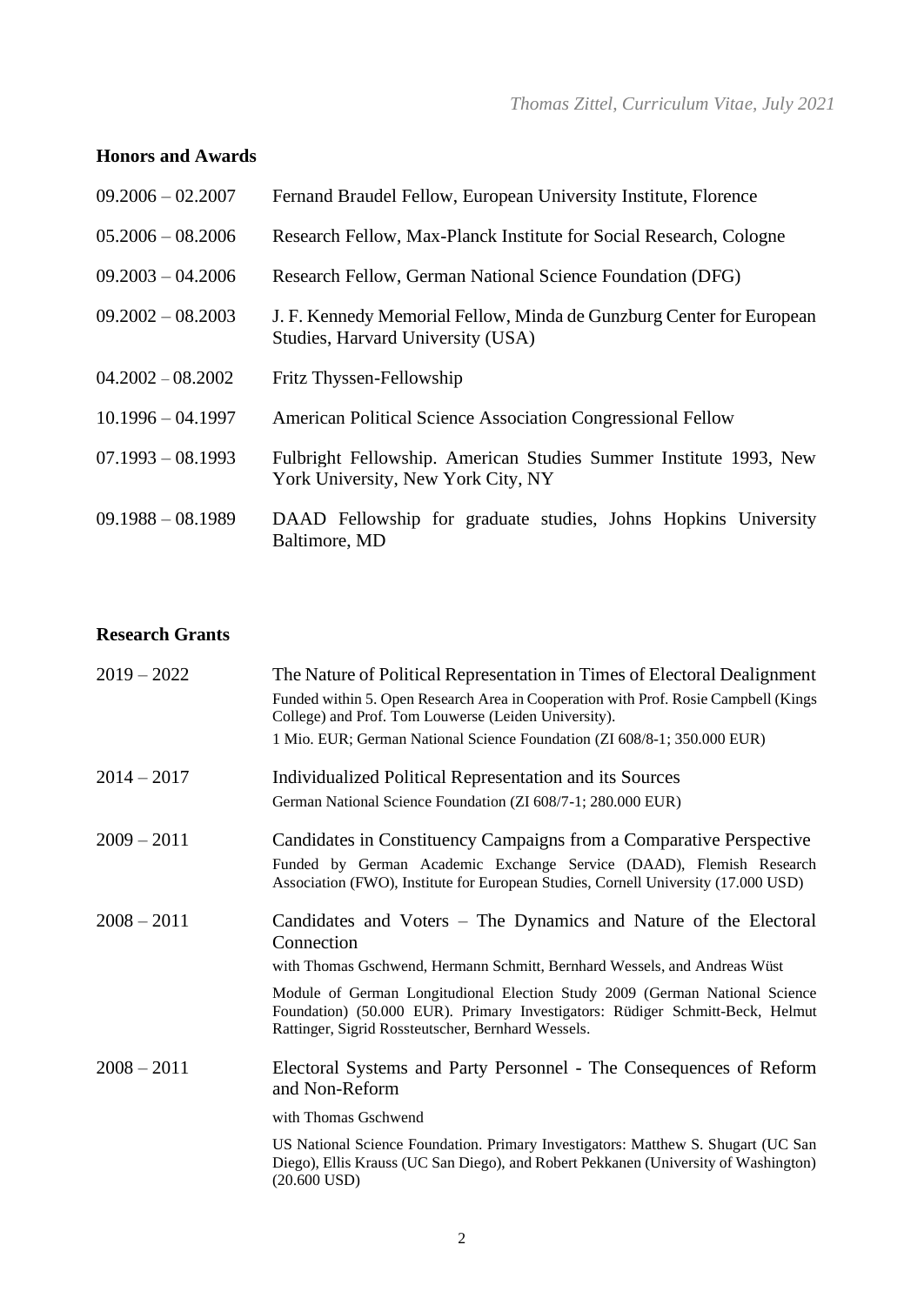| $2005 - 2007$ | Local Campaigning: Individualization of Political Representation?<br>with Thomas Gschwend, Hermann Schmitt and Andreas Wüst<br>German National Science Foundation (DFG, Zi 608/1-4; 15.000 EUR) |
|---------------|-------------------------------------------------------------------------------------------------------------------------------------------------------------------------------------------------|
| 2003          | Democracy in Time<br>with André Kaiser<br>Fritz-Thyssen Stiftung, publication project (2.000 EUR)                                                                                               |
| $2000 - 2006$ | Parliaments, Representation, and New Digital Media<br>Fritz-Thyssen Stiftung (AZ 92099009; $\in$ 13.500)<br>German National Science Foundation (Zi 608/1-3; 34.000 EUR)                         |
| 1998          | American Democracy and New Digital Media<br>German National Science Foundation (Zi 608/1-1 and Zi 608/1-2; 10.000 EUR)                                                                          |

# **Publications**

# **1 Monographs, edited volumes and special issues**

- 1.1 The Personal Sources of Responsiveness. Symposium in *Swiss Political Science Review*, 26(1), 2020: 1 – 151 (co-edited with Rosie Campbell).
- 1.2 Constituency campaigns in comparative perspective: How personalized are campaigns at the grassroots, why, and does it matter? Edited Special Symposium in *Electoral Studies* 39(3), 2015.
- 1.3 *Mehr Responsivität durch neue digitale Medien? Die elektronische Wählerkommunikation von Abgeordneten in den USA, Schweden, und der Bundesrepublik Deutschland*. Baden-Baden: Nomos 2010 (More Responsiveness with New Digital Media? Electronic Constituency Communication in the US, Sweden, and Germany).
- 1.4 Representation in Germany's Mixed Member Electoral System, Symposium in *Zeitschrift für Politikwissenschaft 18(2),* 2008 (co-edited with Philip Manow).
- 1.5 *Participatory Democracy and Political Participation: Can Participatory Engineering Bring Citizens Back In?*, Routledge/ECPR Studies in European Political Science Series, London u.a.: Routledge, 2007 (co-edited with Dieter Fuchs).
- 1.6 *Demokratietheorie und Demokratieentwicklung. Festschrift für Peter Graf Kielmansegg*, Wiesbaden: Verlag für Sozialwissenschaften, 2004. (The Historical and Intellectual Sources of Democracy) (co-edited with André Kaiser).
- 1.7 *Marktwirtschaftliche Instrumente in der Umweltpolitik. Zur Auswahl politischer Lösungsstrategien in der Bundesrepublik*, Leverkusen: Leske & Budrich, 1996. (Market Incentives in Environmental Politics. On the Choice of Policy Instruments in Germany).

## **2 Articles in peer-reviewed journals (double blind, SSCI-listed)**

2.1 Ethics Audits in Cross-National Research: Experiences from Correspondence Study Field Experiments with National Politicians in Four European Democracies. *Political Studies*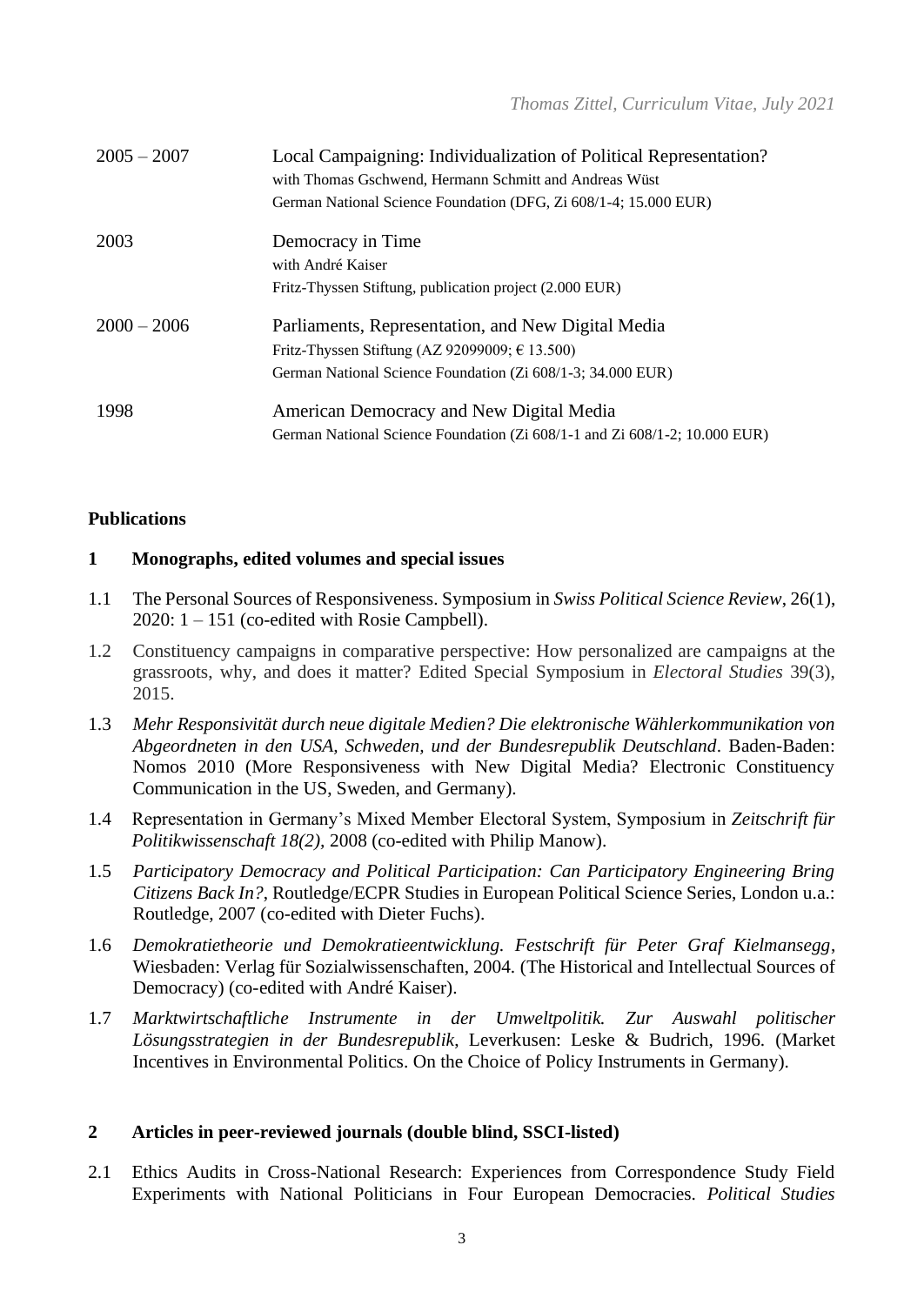*Review*. Online First doi: [10.1177/14789299211033449,](https://doi.org/10.1177%2F14789299211033449) with Tom Louwerse and Helene Helboe Pedersen

- 2.2 Should we conduct correspondence study field experiments with political elites? *International Political Science Review*. Online First doi: 10.1177/01925121211026489, with Tom Louwerse, Helene Helboe Pedersen, and Wouter Schakel.
- 2.3 The importance of personal vote intentions for the responsiveness of legislators: A field experiment. *European Journal of Political Research* 60(2), 2021: 455 – 473, with Damien Bol, Thomas Gschwend, und Steffen Zittlau.
- 2.4 The legislative effects of campaign personalization. An analysis on the legislative behavior of successful German constituency candidates. *Comparative Political Studies* 54(2), 2021: 312- 338, with Dominic Nyhuis.
- 2.5 The personal sources of responsiveness. *Swiss Political Science Review*, 26(1), 2020: 1 9, with Rosie Campbell.
- 2.6 Geographic representation in party dominated legislatures. A quantitative text analysis of parliamentary questions in the German Bundestag. *Legislative Studies Quarterly*, 44(4), 2019: 681 – 711, with Dominic Nyhuis and Markus Baumann.
- 2.7 Two faces of party unity. Roll-call behavior and vote explanations in the German Bundestag. *Parliamentary Affairs*, 72(2), 2019: 406 – 424, with Dominic Nyhuis.
- 2.8 Who brings home the pork? Parties and the role of localness in committee assignments in mixed-member proportional systems. *Party Politics*, 24(5), 2018: 488 – 500, with Thomas **Gschwend**
- 2.9 Do candidates seek personal votes on the Internet? Constituency candidates in the 2009 German Federal Elections. *German Politics*, 2015, 24(4): 435-415.
- 2.10 Do constituency candidates matter in German federal elections? The personal vote as an interactive process. *Electoral Studies* 39 (3), 2015*:* 338-349, with Thomas Gschwend.
- 2.11 Constituency campaigns in comparative perspective: How personalized are campaigns at the grassroots, why, and does it matter? *Electoral Studies* 39 (3), 2015: 286 -294.
- 2.12 Machen Kandidaten im Wahlkreis einen Unterschied? Die Persönlichkeitswahl als Interaktiver Prozess. Politische Vierteljahresschrift, Special Issue "Wählen in Deutschland", edited by Rüdiger Schmitt-Beck, 45, 2011: 380 – 402, with Thomas Gschwend.
- 2.13 Lost in Technology? Political Parties and the Online Campaigns of Constituency Candidates in Germany's Mixed Member Electoral System. *Journal of Information Technology and Politics*, 6, 2009: 298–311.
- 2.14 Entmedialisierung durch Neue Digitale Medien? Direkte Wählerkommunikation im WWW aus der Sicht von Abgeordneten des Deutschen Bundestages. *Politische Vierteljahresschrift Special Issuet "Politik in der Mediendemokratie"*, edited by Frank Marcinkowski und Barbara Pfetsch, 24, 2009.
- 2.15 Individualized Campaigns in Mixed Member Electoral Systems. Candidates in the German Federal Elections 2005. *West European Politics* 31, 2008: 978–1003, with Thomas Gschwend.
- 2.15 Individualisierte Wahlkämpfe im Wahlkreis. Eine Analyse am Beispiel des Bundestagswahlkampfes von 2005. *Politische Vierteljahresschrift* 48, 2007: 293–321, with Thomas Gschwend.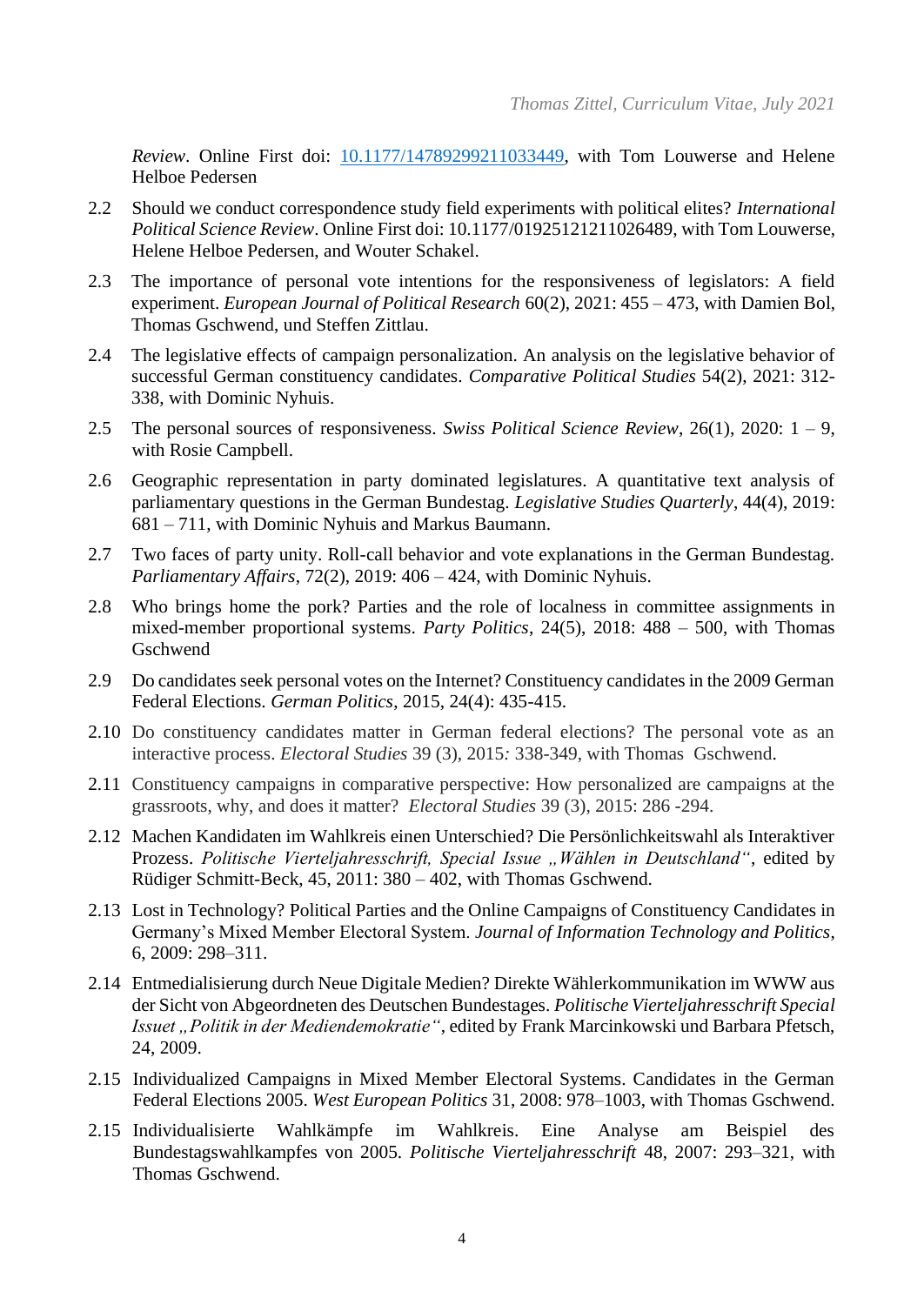2.16 Candidates in the 2005 Bundestag Election: Mode of Candidacy, Campaigning and Issues. *German Politics* 15, 2006: 420 – 438, with Andreas M. Wüst, Hermann Schmitt and Thomas Gschwend.

## **3 Articles in other Journals**

- 3.1 Patterns of personal vote seeking in mixed electoral systems. The politics of retrenchment in German defense policy. *Representation*, Special symposium on "Strategic Incentives in Unconventional Electoral Systems", edited by Julian Bernauer und Daniel Bochsler, 50 (1), 2014: 41-54.
- 3.2 Wie viel und welche Partizipation braucht die Demokratie? *Vorgänge. Zeitschrift für Bürgerrechte und Gesellschaftspolitik* 51, 2012: 4 – 14.
- 3.3 Repräsentative Demokratie im deutschen Mischwahlsystem. *Zeitschrift für Politikwissenschaft* 18, 2008: 139 – 143, with Philip Manow.
- 3.4 Neue Formen der digitalen Wählerkommunikation im gemischten Wahlsystem? Eine quantitative und qualitative Untersuchung persönlicher Webseiten im Deutschen Bundestag. *Zeitschrift für Politikwissenschaft* 18, 2008: 183 – 206.
- 3.5 Individualisierung oder Reideologisierung: Was treibt das deutsche Parteiensystem? *Zur Debatte* 38, 7/2008: 34–36
- 3.6 Die amerikanische Präsidentschaftswahl von 2004: Szenen eines Kulturkampfes. *Geographische Rundschau* 1, 2005: 59 – 64. (The US Presidential Elections of 2004: Scenes from a Culture War).
- 3.7 Political Representation in the Networked Society: The Americanization of European Systems of Responsible Party Government? *Journal of Legislative Studies* 9, 2003: 1 – 22.
- 3.8 Political Representation and the Internet: Wither Responsible Party Government?, *Extension of Remarks*, APSA Legislative Studies Newsletter, edited by Burdett A. Loomis, Research Note, January 2003 [\(http://www.apsanet.org/~lss/Newsletter/jan03/remarks.htm\)](http://www.apsanet.org/~lss/Newsletter/jan03/remarks.htm).
- 3.9 Elektronische Demokratie Planskizze für eine Demokratie des 21. Jahrhunderts? *Neue Politische Literatur* 46, 2001: 433 – 470 (Electronic Democracy – Blueprint for 21<sup>st</sup> Century Democracy?)
- 3.10 Elektronische Demokratie ein Demokratietypus der Zukunft ? *Zeitschrift für Parlamentsfragen* 4, 2000: 1–23. (Electronic Democracy – A new Type of Democracy?)
- 3.11 Demokratietheorie und neue Medien. *Politisches Lernen*, herausgegeben von der Deutschen Vereinigung für Politische Bildung – NW e.V., No. 3, 1998: 29 – 42. (Theories of Democracy and new digital Media)
- 3.12 Über die Demokratie in der vernetzten Gesellschaft. Das Internet als Medium Politischer Kommunikation. *Aus Politik und Zeitgeschichte*, B 42/97, 10. October 1997. (On Democracy in the Networked Society)
- 3.13 Die Politik der Umweltabgabe in der Bundesrepublik Deutschland. *Zeitschrift für Umweltpolitik und Umweltrecht*, No. 1, 1997: 71 – 100. (The Politics of Market Incentives in Environmental Policy Making)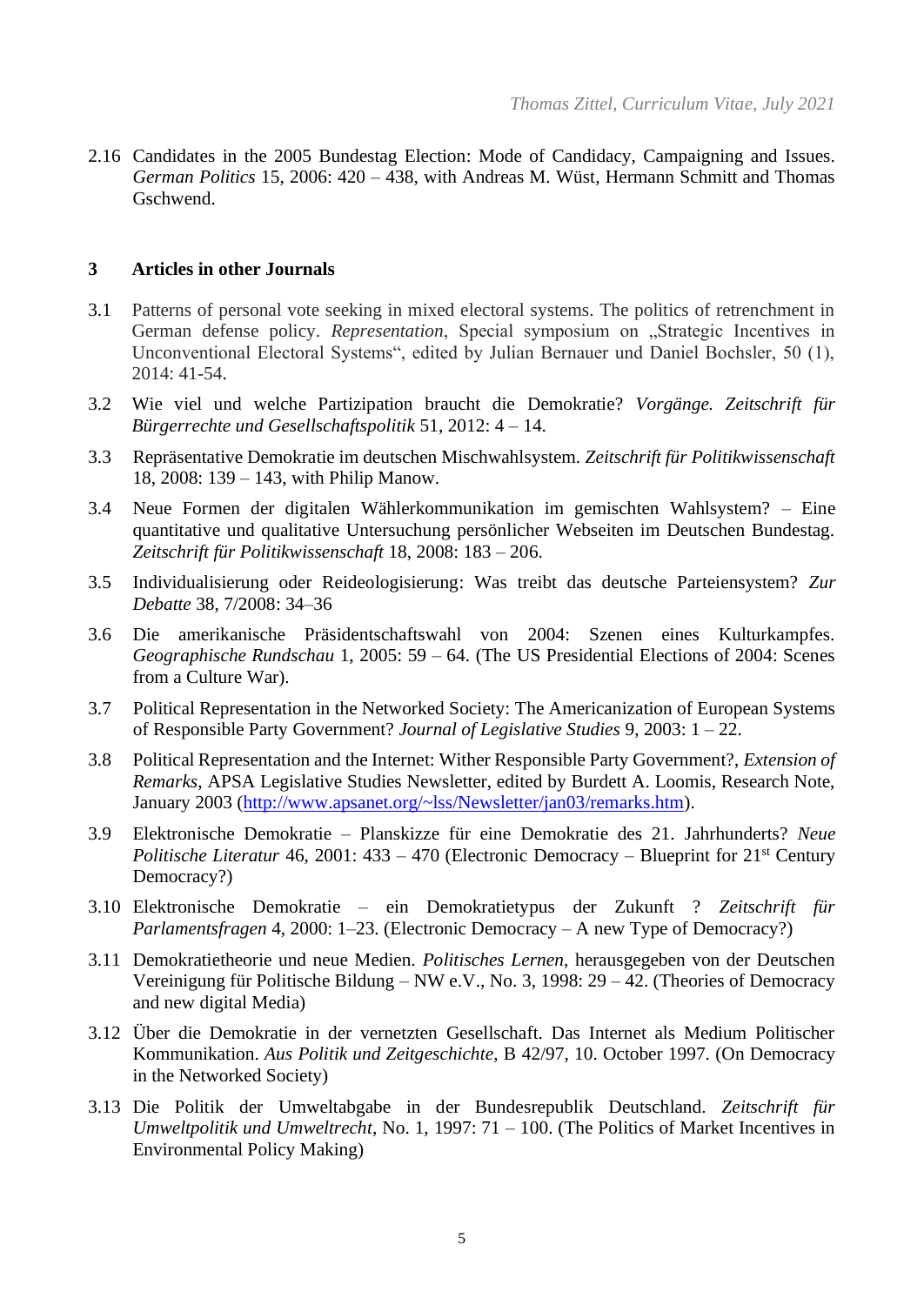### **4 Chapters in Edited Volumes and Handbooks**

- 4.1 The beliefs of parliamentary candidates on electoral democracy. Who are the guardians of democracy and what motivates them? In Lieven de Winter, Rune Karlsen, and Hermann Schmitt. Eds. *Parliamentary Candidates between Voters and Parties*. London: Routledge, 2020, 196 – 217.
- 4.2 Constituency candidates and political representation. In Robert Rohrschneider and Jacques Thomassen. Eds. *The Oxford Handbook of Political Representation in Liberal Democracies*. Oxford: Oxford University Press, 2020.
- 4.3 Electoral systems in context: Germany. In Erik Herron, Robert Pekkanen and Matthew S. Shugart. Eds. *The Oxford Handbook of Electoral Systems*. Oxford: Oxford University Press, 2018, 781 – 801.
- 4.4 The personal vote. In Kai Arzheimer, Jocelyn Evans und Michael Lewis-Beck. Eds. *The Sage Handbook of Electoral Behavior*. Los Angeles CA u.a.: Sage, 2017, 668 – 687.
- 4.5 Electronic Democracy, in W. Donsbach, ed. *Concise Encyclopedia of Communication*, Malden, MA and Oxford: Wiley, 2017, 160-161.
- 4.6 Der Kongress in den USA: Repräsentation, Machtkontrolle und Gestaltungswille. In Chr. Lammert, M. Siewert und B. Vormann. Eds. Handbuch Politik USA. Wiesbaden: Springer VS, 2015, S. 115 – 133.
- 4.7 Legislators and their Representational Roles: Strategic Choices or Habits of the Heart?, in O. Rozenberg/M. Blomgren. Hg. Parliamentary Roles in modern Legislatures. London und New York, NY: Routledge, 2012, S. 101 – 120.
- 4.8 Comparative Legislative Behavior, in Robert E. Goodin, ed. *The Oxford Handbook of Political Science*, Oxford: Oxford University Press, 2009, p. 392–408, with Eric Uslaner.
- 4.9 Participatory Engineering: Promises and Pitfalls, in B. Kohler-Koch/D. De Bièvre/William Maloney. Eds. *Opening EU-Governance to Civil Society – Gains and Challenges*. Mannheim: Connex Report Series No. 05, 2008, p. 119 – 144
- 4.10 ".E-Democracy", in W. Donsbach, ed. The International Encyclopedia of Communication. Volume IV, Malden, MA and Oxford: Blackwell, 2008, p. 1430–1436.
- 4.11 Introduction: Democratic Reform and Political Participation, in Th. Zittel and D. Fuchs, eds. *Participatory Democracy and Political Participation: Can Participatory Engineering Bring Citizens Back In?*, Routledge/ECPR Studies in European Political Science Series, London u.a.: Routledge, 2007, p. 1–5, with Dieter Fuchs.
- 4.12 Participatory Democracy and Political Participation, in Th. Zittel and D. Fuchs, eds. *Participatory Democracy and Political Participation: Can Participatory Engineering Bring Citizens Back In?*, Routledge/ECPR Studies in European Political Science Series, London u.a.: Routledge, 2007, p. 9–28.
- 4.13 "Elektronische Demokratie", in D. Fuchs und E. Roller, eds. *Lexikon Politik. 100 Grundbegriffe*, Stuttgart: Reclam, 2007, p. 52–56. (Electronic Democracy)
- 4.14 "Partizipative Demokratie", in D. Fuchs und E. Roller, eds. *Lexikon Politik. 100 Grundbegriffe*, Stuttgart: Reclam, 2007, p.202–205. (Participatory Democarcy)
- 4.15 Comparative Legislative Behavior, in R.A.W. Rhodes, Sarah Binder and Bert Rockman, eds. *Oxford Handbook of Political Institutions,* Oxford: Oxford University Press, 2006, p. 455–473, with Eric Uslaner.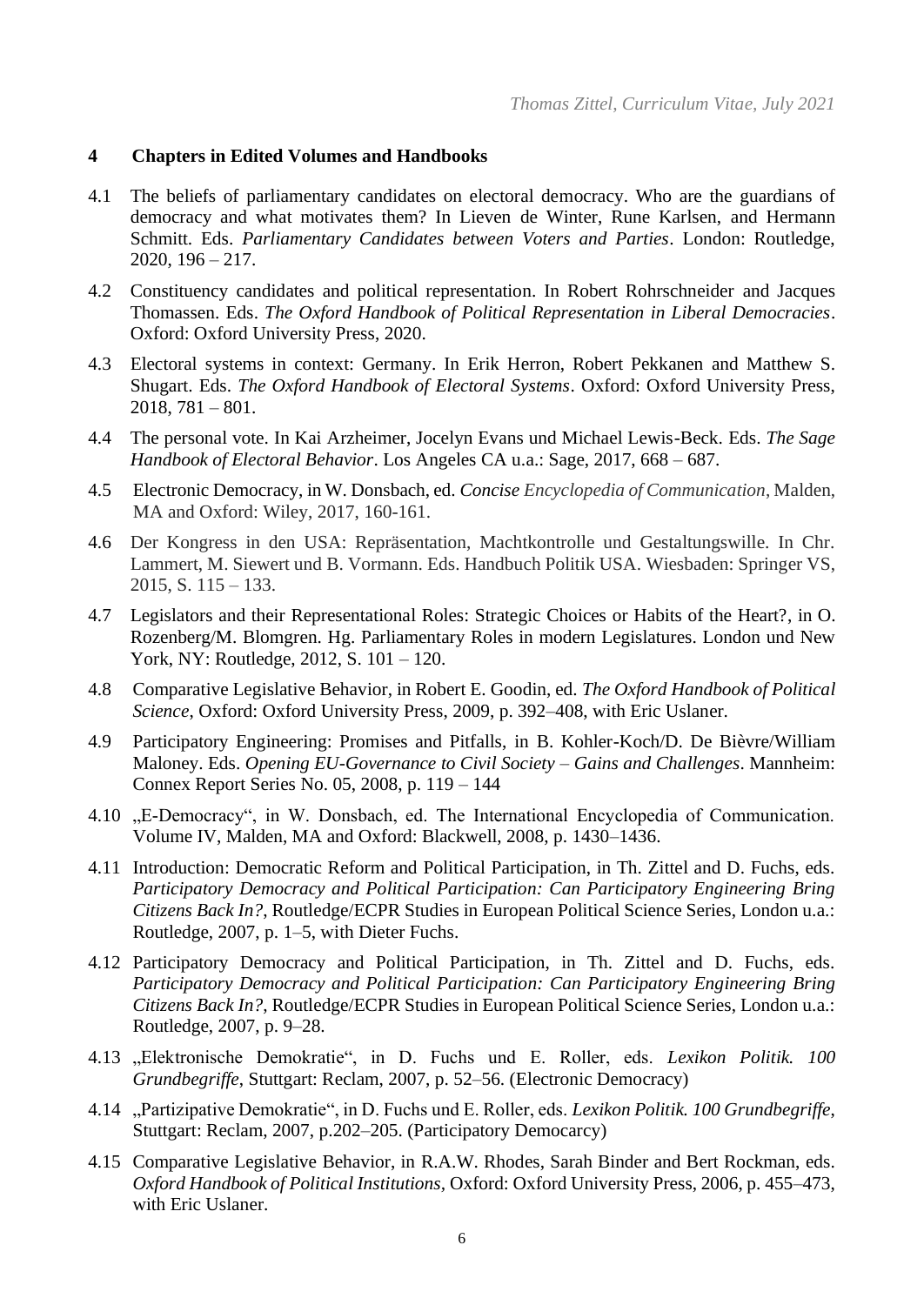- 4.16 Conclusion: Can Participatory Engineering bring Citizen back In?, in Th. Zittel and D. Fuchs, eds. *Participatory Democracy and Political Participation: Can Participatory Engineering Bring Citizens Back In?*, Routledge/ECPR Studies in European Political Science Series, London u.a.: Routledge, 2007, p. 223–228.
- 4.17 What can ICTs do for Democracy? …. In Answer to Alexander Trechsel, in Directorate General for Political Affairs, Council of Europe, *Reflections on the Future of Democracy in Europe*, Strassburg: Council of Europe Publishing, 2005, p. 51–56.
- 4.18 with André Kaiser, Demokratietheorie und Demokratieentwicklung: Fragestellungen im Werk von Peter Graf Kielmansegg, in A. Kaiser and Th. Zittel, eds. *Demokratietheorie und Demokratieentwicklung. Festschrift für Peter Graf Kielmansegg*, Wiesbaden: Verlag für Sozialwissenschaften, 2004, p. 9–18. (Theories of Democracy and Historical Developments)
- 4.19 Partizipative Demokratie und Politische Partizipation, in A. Kaiser und Th. Zittel, eds. *Demokratietheorie und Demokratieentwicklung. Festschrift für Peter Graf Kielmansegg*, Wiesbaden: Verlag für Sozialwissenschaften, 2004, p. 55–74. (Participatory Democracy and Political Participation)
- 4.20 Digital Parliaments and Electronic Democracy: A Comparison between the US House, the Swedish Riksdag, and the German Bundestag in R. K. Gibson, A. Römmele, S. Ward, eds. *Electronic Demoracy*, London: Routledge, 2004, p. 70–95.
- 4.21 Elektronische Demokratie Ein alternatives Modell zur liberalen Demokratie?, in Karl Schmitt, ed. *Herausforderungen der Repräsentativen Demokratie*, Baden-Baden: Nomos, 2003, p. 175 – 193. (Electronic Democracy – an Alternative to liberal Democracy?)
- 4.22 Political Communication and Electronic Democracy: American Exceptionalism or Global Trend?, in Frank Esser und Barbara Pfetsch, eds. *Comparing Political Communication: Theories, Cases, and Challenges*, Cambridge: Cambridge University Press, 2004, p. 231–250.
- 4.23 Elektronische Demokratie in Vergleichender Perspektive Ein nächstes Kapitel in der Geschichte des amerikanischen Exceptionalismus?, in Frank Esser and Barbara Pfetsch, eds. *Politische Kommunikationsforschung im internationalen Vergleich*, Opladen: Westdeutscher Verlag, 2003, p. 259–280.
- 4.24 Electronic Democracy and Electronic Parliaments: A Comparison between the US House, the Swedish Riksdagen, and the German Bundestag, in Peter Filzmaier, ed. *Internet und Demokratie*, Wien: Studien Verlag, 2001, p. 22–40.
- 4.25 Elektronische Demokratie durch Elektronische Parlamente?, in Reinhard Meier-Walser und Thilo Hart, eds. *Politikwelt Internet – Neue demokratische Beteiligungschancen mit dem Internet?*, München: Olzog, 2001, p. 171–197.
- 4.26 Verändert das Internet unsere Gesellschaft?, in Stephan Eisel und Mechthild Scholl, eds. *Internet und Politik*, Konrad Adenauer Stiftung, Interne Studie Nr. 164/1998, Sankt Augustin, p. 70–73.
- 4.27 Repräsentativverfassung und neue Kommunikationsmedien, in Winand Gellner und Fritz von Korff, eds. *Demokratie und Internet*, Baden-Baden: Nomos, 1998, p. 111–125.
- 4.28 George Bush. Präsidentschaft des Rückzugs, *Politische Vierteljahresschrift*, 1996, 37(2): 369 – 377. (George Bush. Presidency of Retreat)
- 4.29 Zur Auswahl politischer Instrumente: Das Beispiel Marktlösungen in der Umweltpolitik, in Gerhard Prosi und Christian Watrin, eds. *Gesundung der Staatsfinanzen - Wege aus der Blockierten Gesellschaft*, Köln: Bachem, 1995, p. 247–259.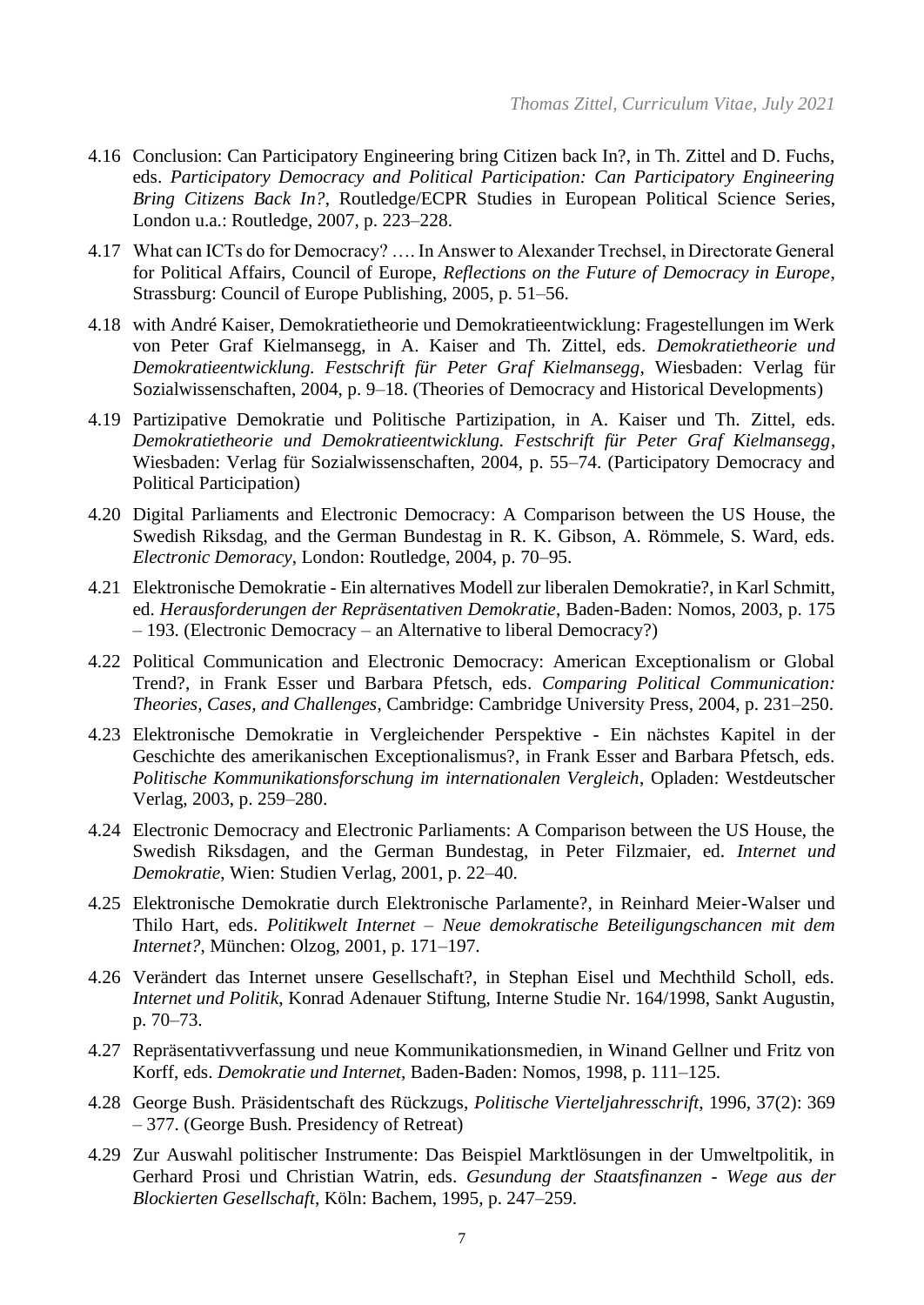4.30 Giovanni Sartoris Plädoyer für die "Gute Ordnung", in Eckhart Jesse und Uwe Backes. Eds. *Extremismus und Demokratie*, 5. Jahrgang, 1993, p. 242-253. (Giovanni Sartori on "Good Government")

#### **Teaching (Selected)**

#### **Undergraduate**

Introduction to Comparative Politics: Frankfurt, LMU Munich, Mannheim Comparative European Government: NYU Introduction to German Politics: Cornell, LMU Munich, Mannheim Politics and Society in the US: Frankfurt, Mannheim Rational Choice Theories in Comparative Politics: Frankfurt Parties and Party Systems in Comparative Perspective: LMU Munich The Government and Politics of the European Union: Cornell Democracy and Information Technology: Frankfurt, Cornell, Duisburg

## **Graduate**

Transitions of Democracy in Europe: Frankfurt, NYU Comparative Political Representation: Frankfurt, Cornell, LMU Munich Democracy and Participation: Frankfurt, Cornell, LMU Munich, University of Duisburg Classic Readings in Comparative Politics: Frankfurt

#### **PhD Committees**

University of Bamberg, Germany, Lukas Hohendorf (2021) University Aarhus, Denmark, Marie Kaldahl Nielsen (2020) Universität Gronigen, Netherlands, Tomas Turner-Zwinkels (2020) Goethe-University Frankfurt, Philipp Scherer (2017)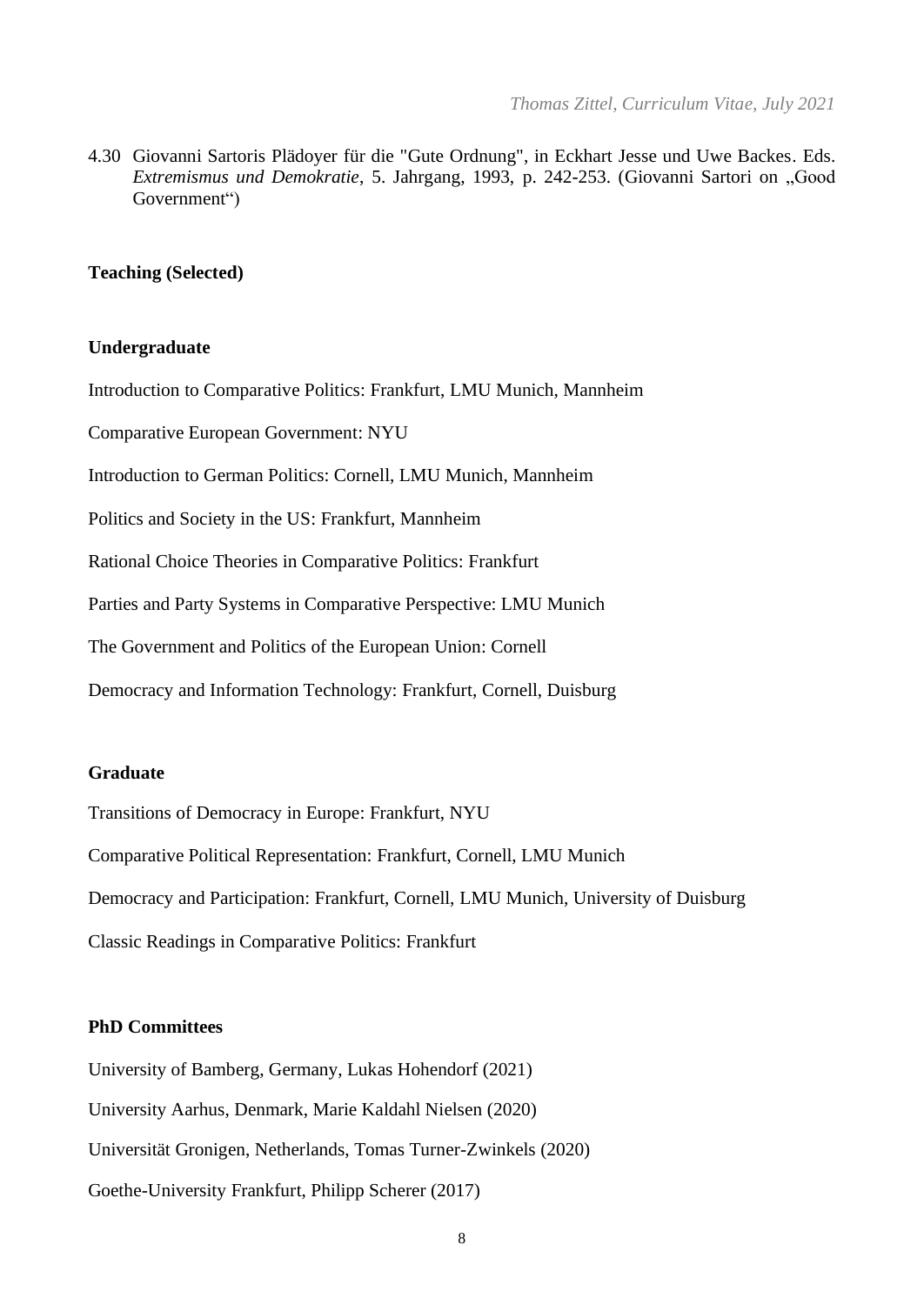Goethe-University Frankfurt, Sara Ceyhan (2017)

Universität Örebro, Sweden, Martin Karlsson (2013)

Corvinus University Budapest, Hungary, Zsofia Papp (2013)

### **Professional Services**

| <b>Editorial Boards</b> | Legislative Studies Quarterly, 2020 – present                                                                                                                                                                                                                                                                                                                                                                                                                                                                                                                                                                                                                                                                                                    |
|-------------------------|--------------------------------------------------------------------------------------------------------------------------------------------------------------------------------------------------------------------------------------------------------------------------------------------------------------------------------------------------------------------------------------------------------------------------------------------------------------------------------------------------------------------------------------------------------------------------------------------------------------------------------------------------------------------------------------------------------------------------------------------------|
| Chairs                  | Research Group on "Comparative Legislative Studies", German Political<br>Science Association (DVPW), 2019 - present                                                                                                                                                                                                                                                                                                                                                                                                                                                                                                                                                                                                                              |
|                         | with Philip Manow (Universität Bremen) and Vera Tröger (Universität Hamburg)                                                                                                                                                                                                                                                                                                                                                                                                                                                                                                                                                                                                                                                                     |
| <b>Award Juries</b>     | European Consortium of Political Research (ECPR), Jean Blondel PhD Prize,<br>$2019$ – present                                                                                                                                                                                                                                                                                                                                                                                                                                                                                                                                                                                                                                                    |
|                         | German Academic Exchange Service (DAAD), Graduate Fellowships Western<br>Europe, $2015$ – present                                                                                                                                                                                                                                                                                                                                                                                                                                                                                                                                                                                                                                                |
|                         | German Academic Exchange Service (DAAD), Professorships USA, 2018                                                                                                                                                                                                                                                                                                                                                                                                                                                                                                                                                                                                                                                                                |
|                         | German Political Science Association, PhD Price, 2018                                                                                                                                                                                                                                                                                                                                                                                                                                                                                                                                                                                                                                                                                            |
|                         | Fulbright Commission, PhD Program, 2018                                                                                                                                                                                                                                                                                                                                                                                                                                                                                                                                                                                                                                                                                                          |
|                         | Cornell University, Mario Einaudi Center for International Studies, Fulbright<br>Evaluation Panel, $2008 - 2010$ .                                                                                                                                                                                                                                                                                                                                                                                                                                                                                                                                                                                                                               |
| Referee / Journals      | American Journal of Political Science; American Political Science Review;<br>Journal of Politics; British Journal of Political Science; Electoral Studies;<br>European Political Science Review; European Journal of Political Research;<br>German Politics; Government & Opposition; Journal of Common Market<br>Studies; Journal of Legislative Studies; Legislative Studies Quarterly;<br>Parliamentary Affairs; Party Politics; Political Behavior; Political Studies;<br>Political Studies Review; Politische Viertelljahresschrift; Representation;<br>Scandinavian<br>Political<br>Studies;<br>Schweizerische<br>Zeitschrift<br>für<br>Politikwissenschaft; West European Politics; Zeitschrift für Vergleichende<br>Politikwissenschaft. |
|                         | Referee / Publishers Ashgate; Routledge; Palgrave, Sage                                                                                                                                                                                                                                                                                                                                                                                                                                                                                                                                                                                                                                                                                          |
| Referee / Funding       | European Commission; Deutsche Forschungsgemeinschaft (DFG); Fritz-<br>Thyssen Stiftung; Research Foundation Flanders (FWO); Schweizerischer<br>Nationalfonds (SNF); Volkswagenstiftung; National Science Center Poland;<br>Netherlands Organization for Scientific Research (NWO).                                                                                                                                                                                                                                                                                                                                                                                                                                                               |
|                         | Professional Panels – Particination as External Member for University Oldenburg (2010) University                                                                                                                                                                                                                                                                                                                                                                                                                                                                                                                                                                                                                                                |

Professional Panels Participation as External Member for University Oldenburg (2010), University Mannheim (2016), University Basel (2020), University Bamberg (2021), University Lüneburg (present).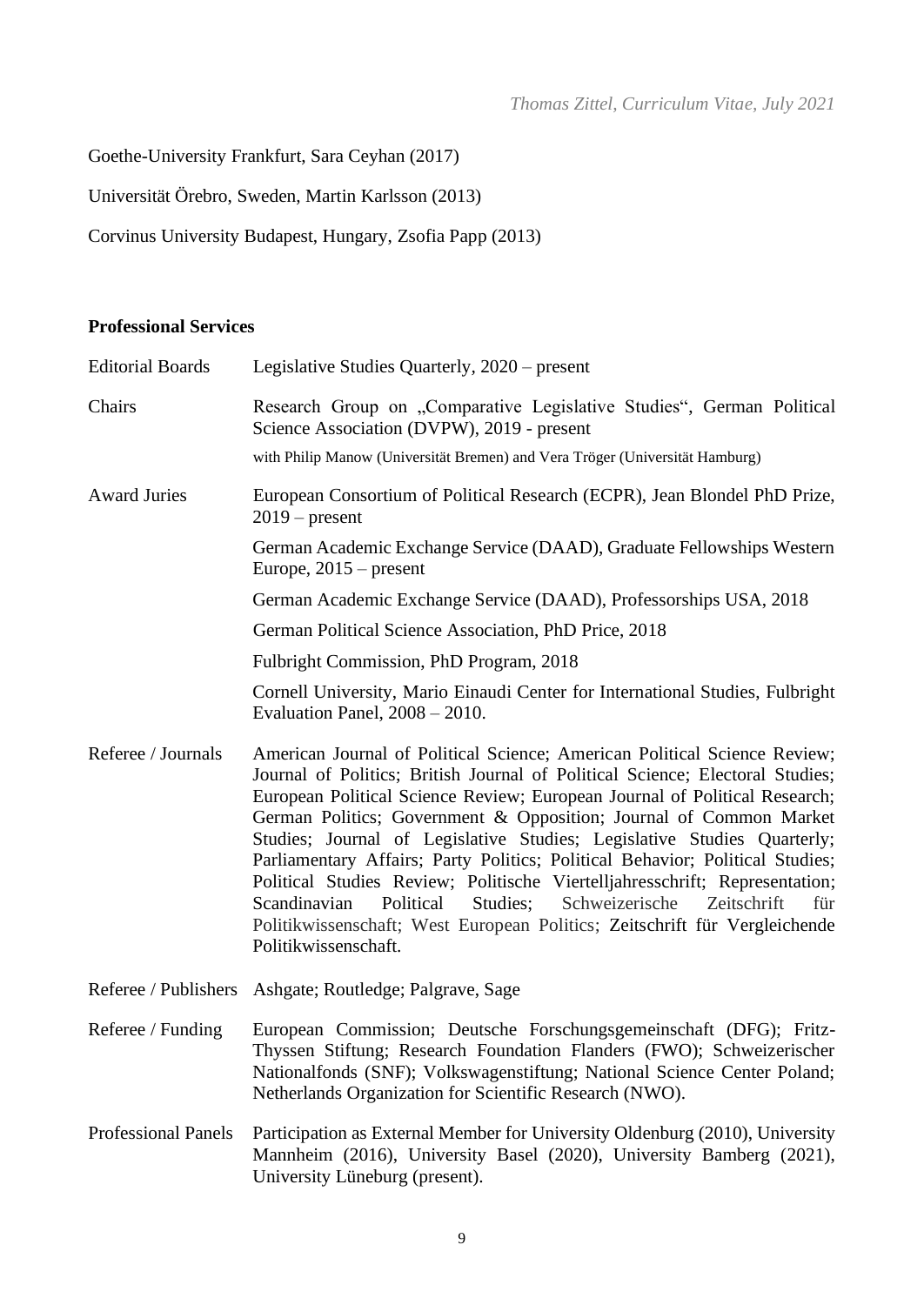Reports for University Konstanz (2016), University Greifswald (2018), University Hamburg (2018), University Mainz (2021).

# **University and Departmental Services**

| $09.2013 - present$ | Official Representative (OR), European Consortium for Political Research<br>(ECPR).                                                                               |
|---------------------|-------------------------------------------------------------------------------------------------------------------------------------------------------------------|
| $10.2020$ – present | Member of the Ethics Board of the Department for Social Sciences                                                                                                  |
| $04.2020 - present$ | Member of the Board of "GRADE Social Sciences" (Departmental Graduate<br>Program)                                                                                 |
| $04.2017 - 09.2021$ | Elected member of the Faculty Board of the Department for Social Sciences                                                                                         |
| $10.2013 - 03.2015$ | Elected member of Faculty Board of the Department for Social Sciences                                                                                             |
| $04.2014 - 03.2015$ | Director of Institute of Political Science                                                                                                                        |
| $10.2011 - 06.2013$ | Elected Department Chair (Portfolio: Teaching, "Studiendekan")                                                                                                    |
| $04.2011 - 06.2013$ | Director of Graduate Studies for "MA Program in Political Science"                                                                                                |
| $11.2012 - 04.2013$ | Chair of Recruitment Panel "Assistant Professor in Comparative Democracy"                                                                                         |
| $07.2012 - 12.2012$ | Chair of Recruitment Panel "Assistant Professor in Policy Analysis"                                                                                               |
| $07.2011 - 01.2012$ | Chair of Recruitment Panel "Assistant Professor in Comparative Democracy"                                                                                         |
| $05.2011 - 09.2011$ | Chair of Recruitment Panel "Full Professor in Political Education (W3")"                                                                                          |
| $1999 - 2001$       | Elected representative of non-tenured lecturers, standing commission on<br>teaching (Studienkommission).<br>Department of Social Sciences, University of Mannheim |
| 1995 bis 1999       | Elected representative of non-tenured lecturers, faculty board (Fakultätsrat).<br>Department of Social Sciences, University of Mannheim                           |
| <b>Memberships</b>  |                                                                                                                                                                   |
| $sinca$ 1006        | Deutsche Vereinigung für Politikwissenschaft (DVDW)                                                                                                               |

| since 1996 | Deutsche Vereinigung für Politikwissenschaft (DVPW)  |
|------------|------------------------------------------------------|
| since 1997 | American Political Science Association (APSA)        |
| since 2002 | Deutsche Gesellschaft für Politikwissenschaft (DGfP) |
| since 2007 | Deutsche Gesellschaft für Wahlforschung              |
| since 2019 | European Political Science Association (EPSA)        |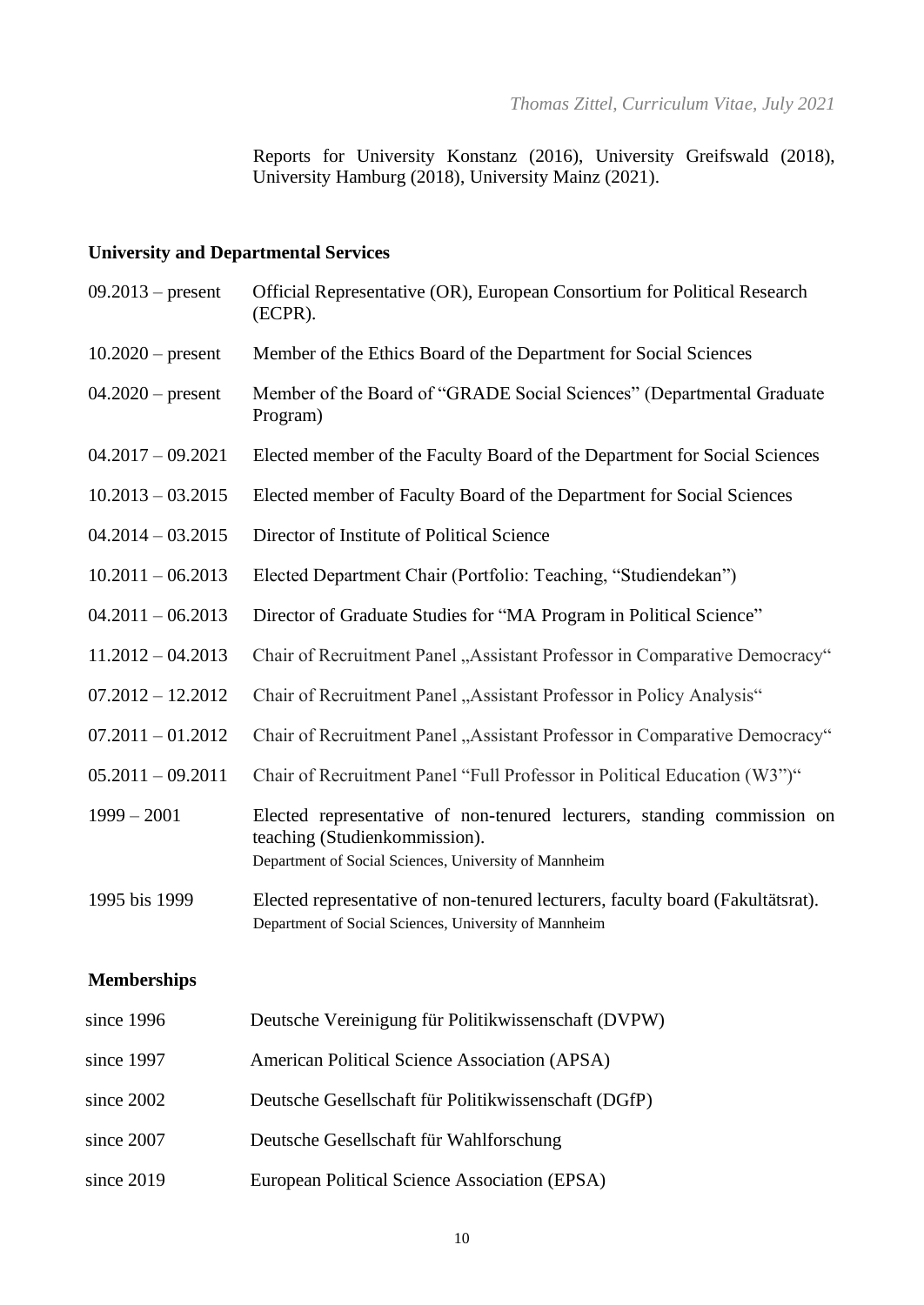| $2008 - 2011$ | Changing Patterns of Participation and Representation in Europe<br>Research Network financed by Flemish Research Association Belgium; coordinated by Prof. Marc<br>Hooghe (Catholic University Leuven, Belgium) |
|---------------|-----------------------------------------------------------------------------------------------------------------------------------------------------------------------------------------------------------------|
| $2006 - 2008$ | Network of Excellency CONNEX "Effective and Democratic Governance in<br>European Multilevel Systems"; funded by European Commission                                                                             |
| $2001 - 2003$ | COST Action 14, Government and Democracy in the Information Age, Work<br>Group 2: ICTs and Political Organizations; funded by European Commission                                                               |

# **Organization of Conferences and Workshops (Selection)**

| 10.2019 | Conference on "Parliaments and Democracy: An Appraisal of the Bundestag"<br>with Dr. Markus Baumann (Goethe-University Frankfurt)                                                                      |
|---------|--------------------------------------------------------------------------------------------------------------------------------------------------------------------------------------------------------|
|         | Inaugural Conference DVPW-Research Group "Comparative Legislative<br>Politics"                                                                                                                         |
| 04.2018 | Workshop "Legislators as Linkage in European Party Democracies"<br>with Prof. Dr. Rosie Campbell (Kings College, London)<br>Workshop 2018 ECPR Joint Sessions of Workshops, University of Nicosia, 10. |
|         | $-14.$ April                                                                                                                                                                                           |
| 11.2016 | The Behaviors of Political Representatives                                                                                                                                                             |
|         | International Conference Goethe-University Frankfurt, 24. - 26.11.                                                                                                                                     |
| 09.2010 | Personalized Politics in Comparative Perspective: How Personalized Are<br>Constituency Campaigns, And Does It Matter?                                                                                  |
|         | Organized Panel, American Political Science Association, Annual Meeting and<br>Convention 2010, 2. $-5$ . September, Washington, D.C.                                                                  |
| 10.2009 | Candidates in Constituency Campaigns from a Comparative Perspective: How<br>Personalized are Election Campaigns in Established Party Democracies?                                                      |
|         | International Workshop in Preparation of a Special Symposium with Electoral<br>Studies, Cornell University, $2. -3$ . October                                                                          |
| 09.2009 | The Personnel Strategies of Political Parties in Comparative Perspective: Does<br>the Electoral System Matter?                                                                                         |
|         | with Thomas Gschwend (Universität Mannheim) and Matthew S. Shugart<br>(University of California at San Diego)                                                                                          |
|         | Organized Panel, ECPR General Conference 2009, 10.-12. September 2009,<br>Universität Potsdam.                                                                                                         |
| 11.2008 | <b>Downsizing Democracy</b>                                                                                                                                                                            |
|         | with Armin Schäfer (Max-Planck Institute for Social Research, Cologne) and<br>Georg Lutz (University Lousanne)                                                                                         |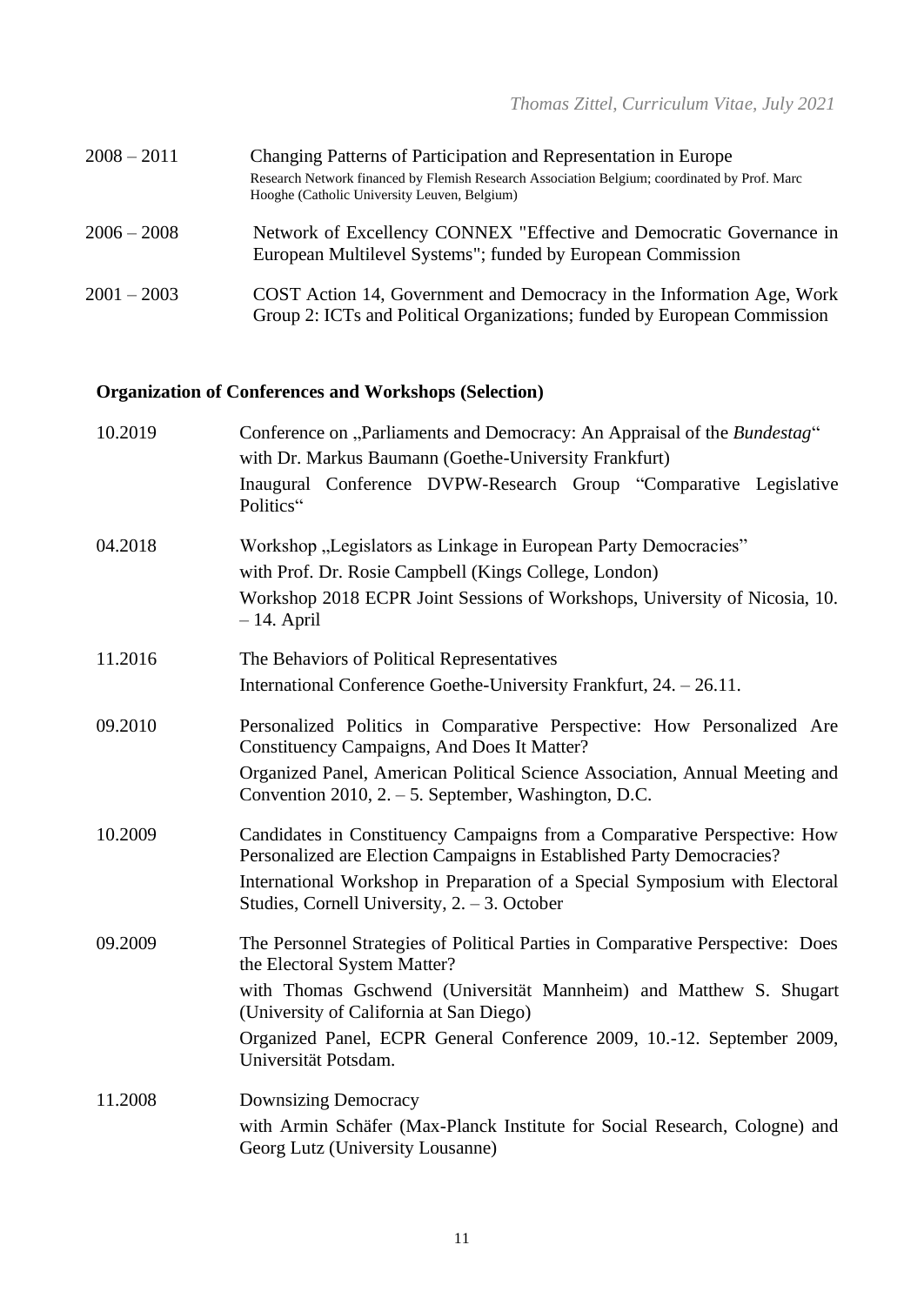Workshop 2, Joint Sessions of the German, Swiss, and Austrian Political Science Associations (DVPW, ÖGPW, SVPW), 21.-23. November 2008, University **Osnabrück** 03.2003 Bringing the Citizens Back In - Participatory Democracy and Political Participation with Dieter Fuchs (University Stuttgart) Workshop Nr. 22, ECPR Joint Sessions, 28. March - 2. April 2003, University of Edinburgh

#### **Conference Participations , Invited Presentations, Outreach Activities (1995 - 2020)**

#### American Political Science Association Annual Meeting and Exhibition

- The electoral conditions of campaign behavior. Germany and the UK in comparison, 30. August 2. September 2018, Boston, MA with Rosie Campbell.
- Patterns and sources of party detachment in European democracies, 30. August 2. September 2018, Boston, MA, with Robert Rohrschneider.
- The legislative effects of individualized campaigns. A text-based analysis on the behaviors of German legislators, 31. August – 3. September 2017, San Francisco, CA., with Dominic Nyhuis.
- Who represents the poor? German legislators and welfare state policies. 1. 4. September 2016, Philadelphia, PA.
- Who brings home the pork? The role of electoral context and localness in assigning committee seats in the German Bundestag, 3. – 6. September 2015, San Francisco, CA.
- Do candidates seek personal votes on the Internet? A comparative study on constituency candidates in German State Elections in 2013, 28. - 31. August 2014, Washington, D.C.
- Assigning committee seats in mixed-member systems How important is localness compared to the mode of election? 29. August - 1. September 2013, Chicago, Ill., with Thomas Gschwend and Matthew S. Shugart.
- Personalized election campaigns in mixed-member systems. Strategies for electoral gain or pandora's box? 30. August – 2. September 2012, New Orleans, GA, with Annika Hennl.
- Legislators and their representational roles. Rational calculus or habits of the heart? 3. 6. September 2009, Toronto.
- Local campaigns in the German 2005 Elections: Motivations, structures and effects, 3. 6. September 2009, Toronto.
- Participatory engineering: Can democratic reform increase political participation? 31. August 4. September 2005, Washington, D.C.
- Political representation in the networked society The Americanization of European representative systems? 29. August – 1. September 2002, Boston, MA.

Midwest Political Science Association Annual Conference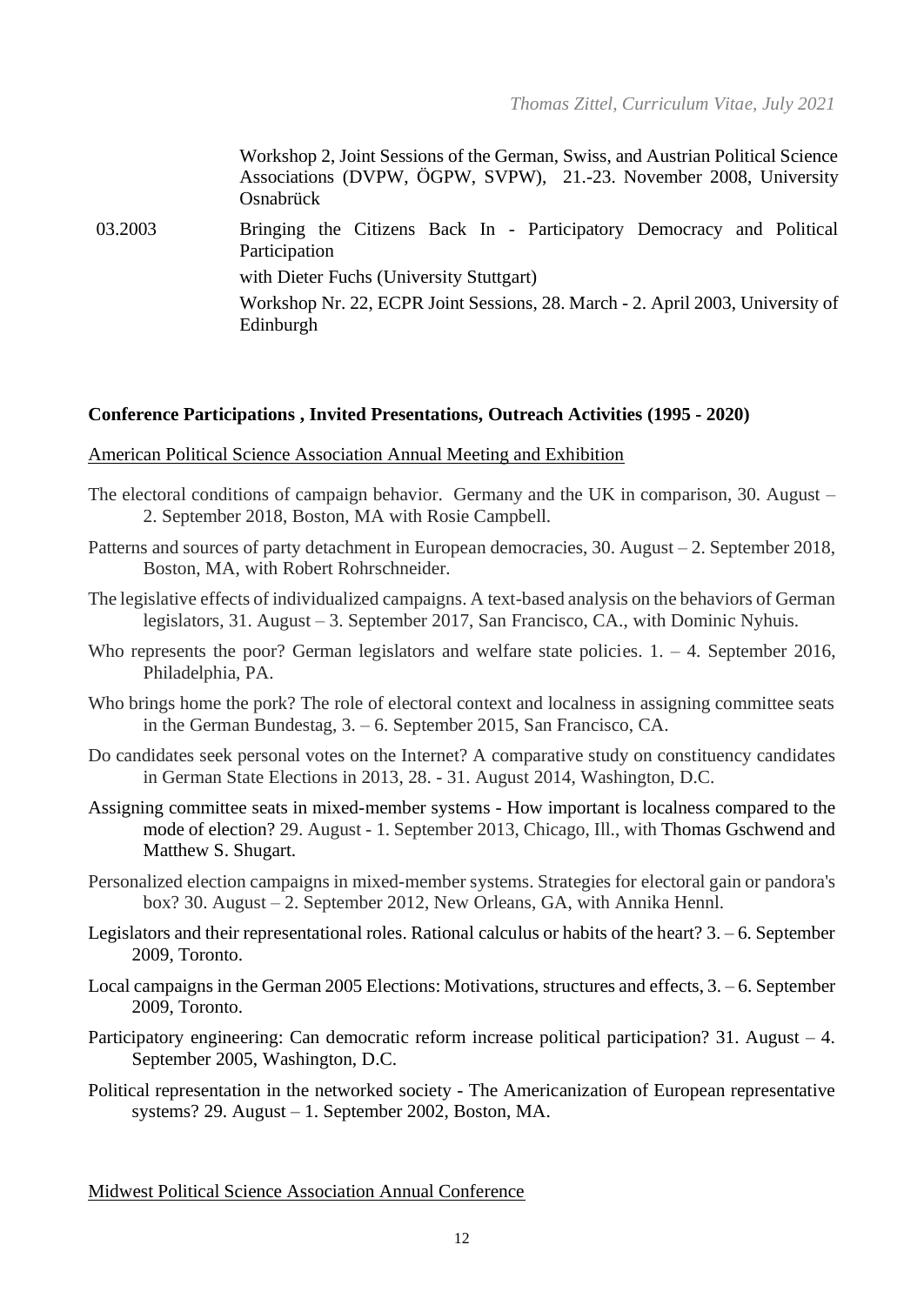- Constituency campaigning under electoral uncertainty. A comparative analysis on Germany and the UK, 4. – 7. April 2019, Chicago, Ill., with Rosie Campbell and Jennifer van Heerde-Hudson.
- The legislative effects of individualized campaigns. A text-based analysis on the behaviors of German legislators, 4.– 7. April 2019, Chicago, Ill., with Dominic Nyhuis.
- Patterns and sources of party detachment in European democracies, 5. 8. April 2018, Chicago, Ill., with Robert Rohrschneider.
- Geographic representation at the margins. A quantitative analysis of parliamentary questions in the German Bundestag, 6. – 9. April 2017, Chicago, Ill., with Dominic Nyhuis und Markus Baumann.
- Why do political elites like participatory democracy? 7. 10. April 2016, Chicago, Ill., withRichard Traunmüller.
- Does the personalization of politics matter for public policy making? 22. 25. April 2010, Chicago, Ill.

#### European Consortium for Political Research, General Conference

- Should we conduct field experiments with parliamentary elites? A critical review of the issues and a considered answer, 4. – 8. September 2019, Wroclaw, with Tom Louwerse, Helene Helboe Pedersen, Wouter Schakel.
- Geographic representation in party dominated legislatures. The case of the German Bundestag, 22. 25. August 2018, Hamburg, with Dominic Nyhuis und Markus Baumann.
- Constituency campaigning under electoral uncertainty. A comparative analysis on Germany and the UK, 22. – 25. August 2018, Hamburg, with Rosie Campbell und Jennifer van Heerde-Hudson.
- Two faces of party unity: Roll-call behavior and vote explanations in the German Bundestag, 7. 11. September 2017, Oslo, with Dominic Nyhuis.
- Not so dealigned after all. Social representation and legislative behavior in the German Bundestag, 7. – 10. September 2016, Prag, with Dominic Nyhuis und Matthias Henneke.
- Who brings home the pork? The role of electoral context and localness in assigning committee seats in the German Bundestag, 26. – 29. August 2015, Montreal, with Thomas Gschwend.
- Why do political elites dislike representative democracy? 3. 6. September 2014, Glasgow, with Olga Herzog.
- The impact of electoral systems on personal vote strategies: A field experiment on German MPs, 4. – 7. September 2013, Bordeaux, with Damien Bol, Thomas Gschwend and Steffen Zittlau.
- Electoral participation on the Internet Mobilizing the mobilized or bringing citizens back in? 25. 27. August 2011, Reykjavik, with Eilika Freund.
- Committee assignments in mixed-member electoral systems. How do parties determine eligibility? 10. – 12. September 2009, Potsdam, with Thomas Gschwend and Matthew S. Shugart.
- Lost In technology? Political parties and online-campaigning in the German 2005 parliamentary elections, 6.–8. September 2007, Pisa.

European Consortium for Political Research, Joint Sessions of Workshops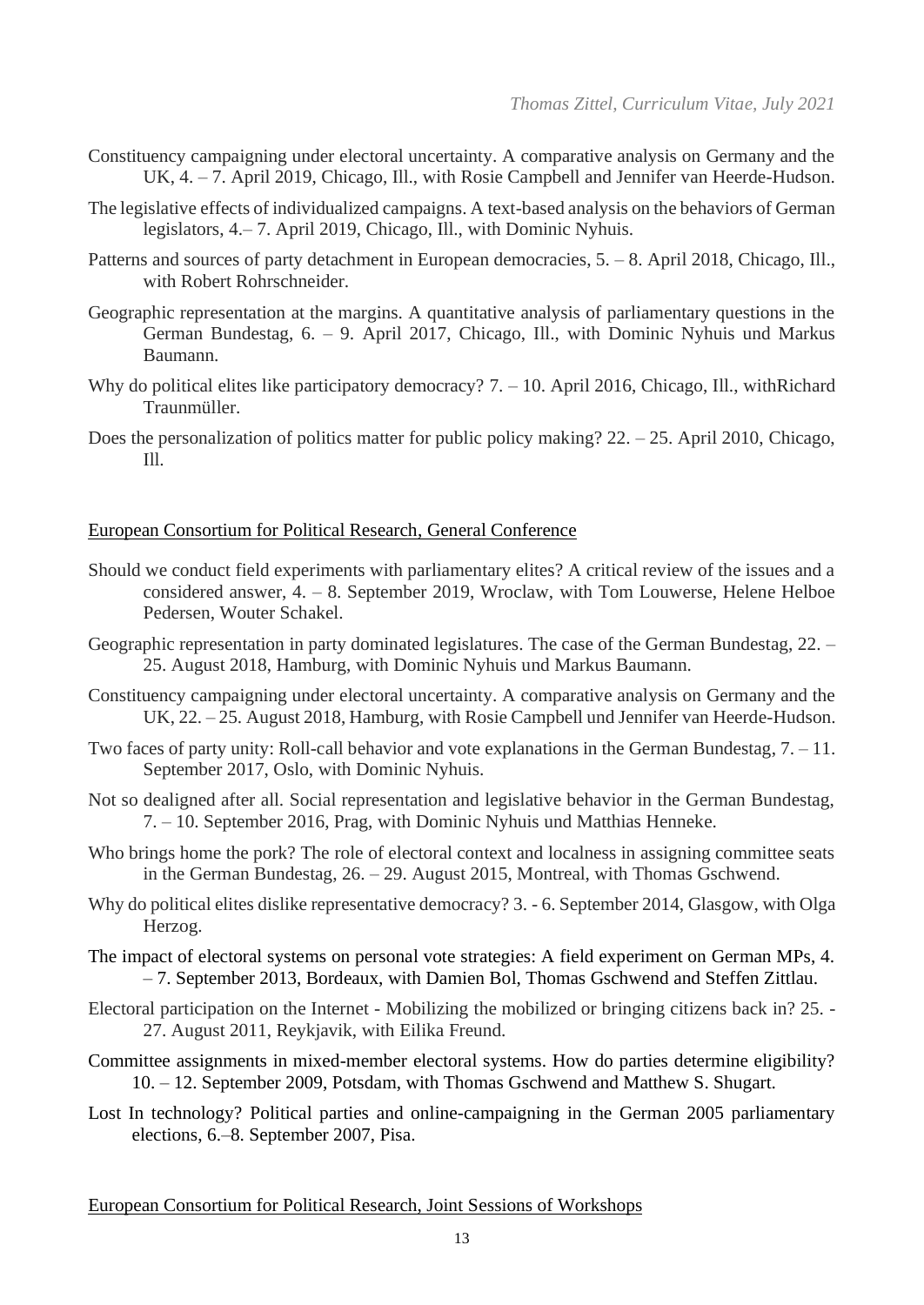- The electoral sources of campaign behavior. Germany and the UK in comparison, Nicosia, 10. 14. April 2018, with Rosie Campbell and Jennifer van Heerde-Hudson.
- Three faces of party unity. Roll call behavior and vote explanations in the German Bundestag, Nottingham 25. – 30. April 2017, Workshop "Rethinking Intra-Party Cohesion in Times of Party Transformation", with Dominic Nyhuis.
- Who brings home the pork? Parties and the role of localness in committee assignments in mixedmember proportional systems, Pisa 24. – 28. April 2016, Workshop 1 "Analyzing Organization in Parliaments: Causes and Consequences", with Thomas Gschwend.
- Pork in European legislative politics? The politics of retrenchment in German defense policy. Antwerpen, 10. – 15. April 2012, Workshop 15 "The Partisan Effects of Electoral Systems. Studying Complex Electoral Rules".
- Personalization and intra-party politics in mixed-member systems. Strategies for electoral gain or Pandora's box? St. Gallen, 11. – 14. April 2011, Workshop 19 "After Mediatization", with Annika Hennl.
- Electronic constituency communication in comparative perspective: Changing media or changing democracy? Lissabon 14. – 19. April 2008, Workshop 20 "Parliaments, Parties, and Politicians in Cyberspace".
- Representational roles among German MPs: Rational calculus or habit of the heart? Rennes, 11. 16. April 2008, Workshop 13 "Parliamentary and Representatives Roles in Modern Legislatures".
- American democracy: A model for European integration? Uppsala, 13. 18. April 2004, Workshop 12: "National Traditions of Democratic Theory".
- Participatory Democracy and Political Participation. Edinburgh, 28. März 2. April 2003, Workshop 22 "Bringing the Citizens Back in – Participatory Democracy and Political Participation".
- Political representation in the networked society The Americanization of European representative systems ? Turin, 22. – 27. März, Workshop 16 A Renewal of Parliaments in Europe? MP's Behaviours and Action Constraints.
- Electronic Parliaments and Electronic Democracy: A Comparison between the US House, the Swedish Riksdag, and the German Bundestag. Grenoble, Workshop 3 "Electronic Democracy: Mobilization, Organization and Participation".

#### European Consortium for Political Research, Standing Group on Parliaments

- The legislative effects of campaign personalization. An analysis on the legislative behavior of successful German constituency candidates. 5. Konferenz der Standing Group on Parliaments. Leiden, 28. – 29. Juni 2019, with Dominic Nyhuis
- The dilemma of intra-party democracy. Candidate selection and the quality of legislators. 4. Konferenz der Standing Group on Parliaments. Basel, 29. Juni – 1. Juli 2017, with Sara Ceyhan and Dominic Nyhuis.
- Who represents the poor? The positions of German legislators on welfare state policies. 3. Konferenz der Standing Group on Parliaments. München, 30.6. – 2.7.2016.
- Why do political elites dislike parliaments? 2. Konferenz der Standing Group on Parliaments. Wien, 26. – 28. Juni 2014, with Olga Herzog.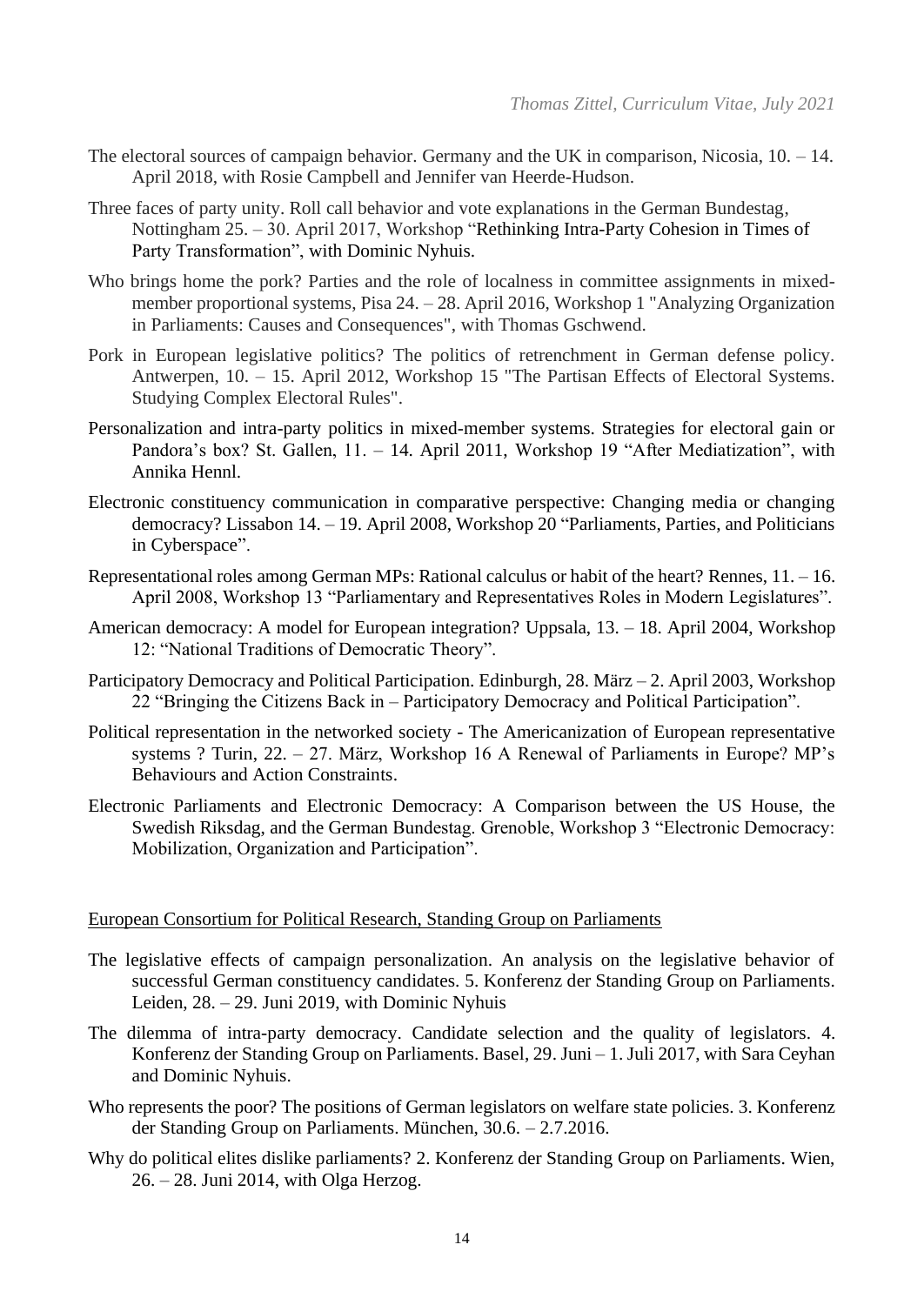## German Studies Association

Local Campaigns in the German 2005 Elections: Motivations, Structures and Effects. 32. Jahrestagung der German Studies Association, 2. – 5. Oktober 2008, Panel "Parties, Voters, and Electoral Strategies under Merkel's Grand Coalition", St. Paul, Minnesota.

## International Political Science Association

Electronic Democracy – Blueprint for  $21<sup>st</sup>$  Century Democracy ?; 18. Kongress der International Political Science Association (IPSA), 1. – 5. August 2000, Panel SS87: The Political Uses of the Internet: Civic versus Commercial Concerns (chair: Thierry Vedel), Quebec.

# DVPW Conferences

- The role of geography in partisan legislatures. The case of the German Bundestag. Gemeinsame Tagung der DVPW, SVPW, ÖGPW 2009 (Dreiländertagung). Heidelberg, 29. September – 1. Oktober 2016, mit Dominic Nyhuis und Markus Baumann.
- Legislators and their representational roles. Rational calculus or habits of the heart? Tagung der DVPW-Sektion "Vergleichende Politikwissenschaft", "Institutionen und Prozesse in Vergleichender Perspektive". Darmstadt, 22. – 24. Januar 2009.
- Wie viel und welche Form der Partizipation braucht die Demokratie? Gemeinsame Tagung der DVPW, SVPW, ÖGPW 2009 (Dreiländertagung), "Die Verfassung der Demokratien". Osnabrück, 21. – 23. November 2008.
- Machen lokalen Wahlkämpfe einen Unterschied? Die Intensität lokaler Wahlkämpfe und die Stimmenzuwächse der Parteien im Wahlkreis bei der Bundestagswahl 2005. Jahrestagung des DVPW-Arbeitskreises Wahlen. Duisburg, 15. – 16. Mai 2008.
- Personalisierte Wahlkämpfe im Wahlkreis. Eine Analyse des Bundestagswahlkampfes von 2005 (mit Thomas Gschwend), 3-Länder-Tagung "Politik und Persönlichkeit" der ÖGPW – SVPW – DVPW. Wien, 30. November. – 2. Dezember 2006.
- Der Bundestagswahlkampf von 2005 und Kollektive Repräsentation: Ein kurzer Auftakt zum langen Abschied? (mit Thomas Gschwend); Gemeinsame Tagung der DVPW-Arbeitskreise "Politik und Kommunikation", "Wahlen und Einstellungen" und "Parteienforschung". Berlin, 19. – 20. Juli 2006.
- Elektronische Demokratie Planskizze für eine Demokratie des 21ten Jahrhunderts?; Jahrestreffen der ad hoc Arbeitsgruppe zum Thema "Internet und Demokratie" der Deutschen Vereinigung für Politikwissenschaft (DVPW), Berlin Humboldt Universität, 5. Oktober 2001.

## Invited Participations in Workshops

How much intra-party democracy is there in eection campaigns and why? Carleton University, Ottawa, 23. -24. September 2011 (Organisatoren: Richard S. Katz und William Cross).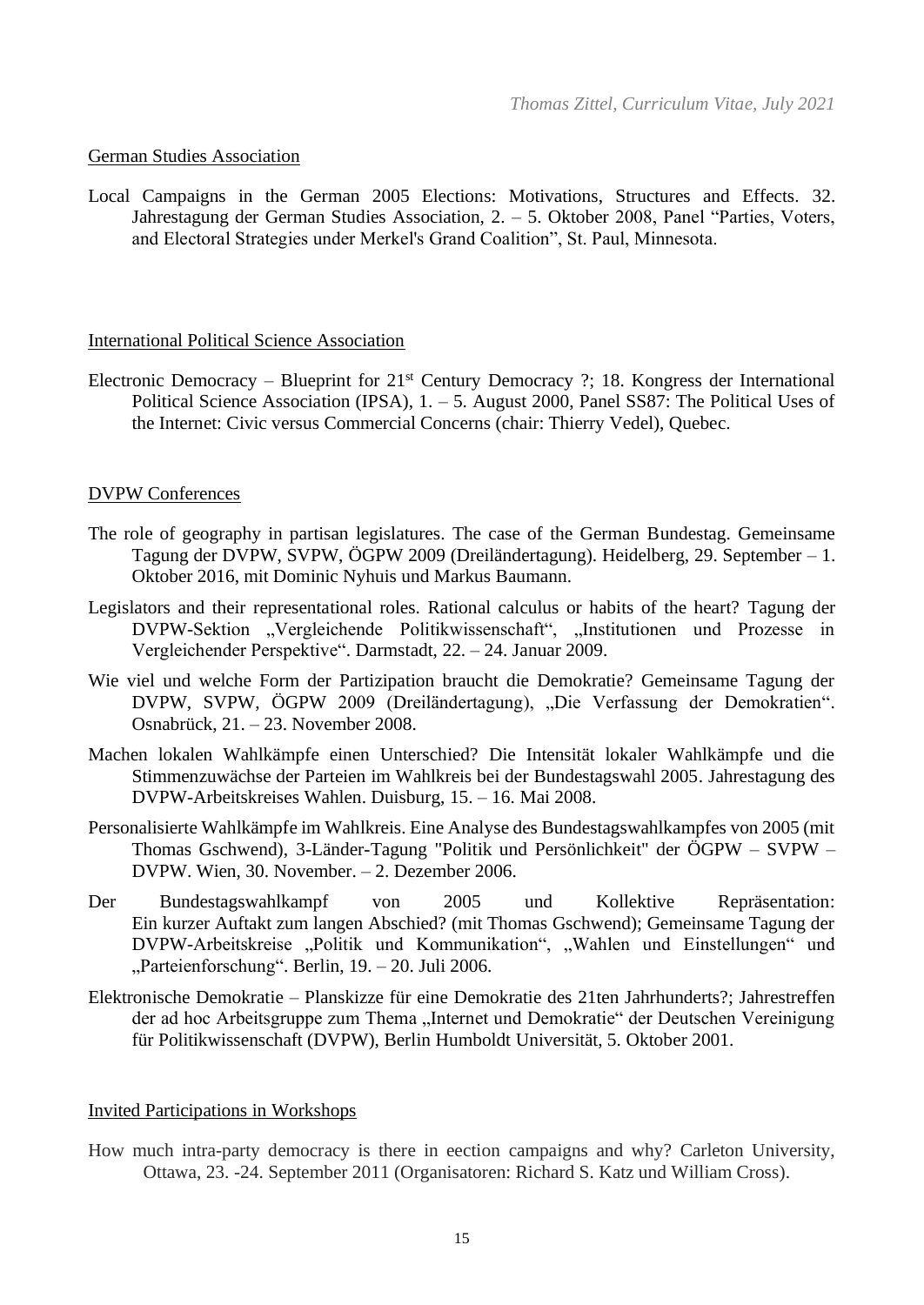- Personalized election campaigns and representation in mixed systems. Strategies for electoral gain or Pandora's box? SFB 580, Friedrich-Schiller Universität Jena/Teilprojekt A3, International Conference on "Issue-Congruence and Political Communication in Representative Democracies", Jena/Dornburg, 28. - 29. Oktober 2011 (Organisatoren: Heinrich Best und Lars Vogel).
- Intra-Party Democracy in Campaign Contexts. Workshop on Intra-Party Democracy, organized by William Cross and Richard D. Katz, 30. – 31. August 2010, Carleton University, Ottawa.
- Legislators and their representational roles. Rational calculus or habits of the heart? Workshop zum Thema "Politische Repräsentation" im Rahmen des NCCR Democracy Research Programs, finanziert von der Swiss National Science Foundation, 12. – 13. November 2009, Universität Bern.
- How can participatory engineering increase the quantity and quality of political participation? CONNEX Abschlußkonferenz "Opening EU Governance to Civil Society – Gains and Challenges", 25. – 27. Oktober 2007, Piran (Slowenien).
- Parliaments and the Internet: A Perspective on the State of Research, Konferenz zum Thema "Parliaments in the Digital Age", Oxford Internet Institut und Centre for Legislative Studies / University of Hull, 14. und 15. Juni 2007, Oxford.
- Participatory Engineering: Can Institutional Reform increase the Quantity and Quality of Political Participation?, Workshop zum Thema "Research on Democracy in Practice", Organisiert von Peter Mair und Alexander Trechsel, 14. – 15. Dezember 2006, European University Institute, Florenz.
- Researching Electronic Democracy: Embedded Webanalysis, 28. 29. April 2004, Workshop zu Methoden der E-Demokratie Forschung, organisiert von Alexander Trechsel and Donatella della Porta, Europäisches Hochschulinstitut, Florenz (Italien).
- Elektronische Demokratie durch Elektronische Parlamente?; Hanns-Seidel-Stiftung, Fachkonferenz zum Thema "Internet und Demokratie – Neue Wege der politischen Partizipation", 22. - 23. November 2000, Wildbad Kreuth.
- Repräsentativverfassung und neue Kommunikationsmedien; Universität Passau, Fachkonferenz zum Thema "Democracy and the Internet", 26. – 28. März 1998, Passau.
- Zur Auswahl politischer Instrumente: Das Beispiel Marktlösungen in der Umweltpolitik; Hanns Martin Schleyer Stiftung, 7. Internationale Konferenz "Junge Wissenschaft und Wirtschaft", 7. - 9. Juni 1995, Innsbruck.

#### Invited Presentations

- Political representation and electoral systems. Sommerschule für Doktoranden der ECPR Standing Group on Parliaments, Vrieje Universitaet Brussels, 10. September 2014.
- The politics of political representation. Sommerschule für Doktoranden der Corvinus Universität Budapest. Vier Vorlesungen im Doktorandestudiengang der Universität, 17. – 21. September 2012.
- Internet and cyberdemocracy (Keynote). Annual Conference of the European Parliamentary Technology Assessment - Network, "Hope-, Hype- and Fear-Technologies - the Role of Science and Politics". Deutscher Bundestag, 20. Oktober 2011.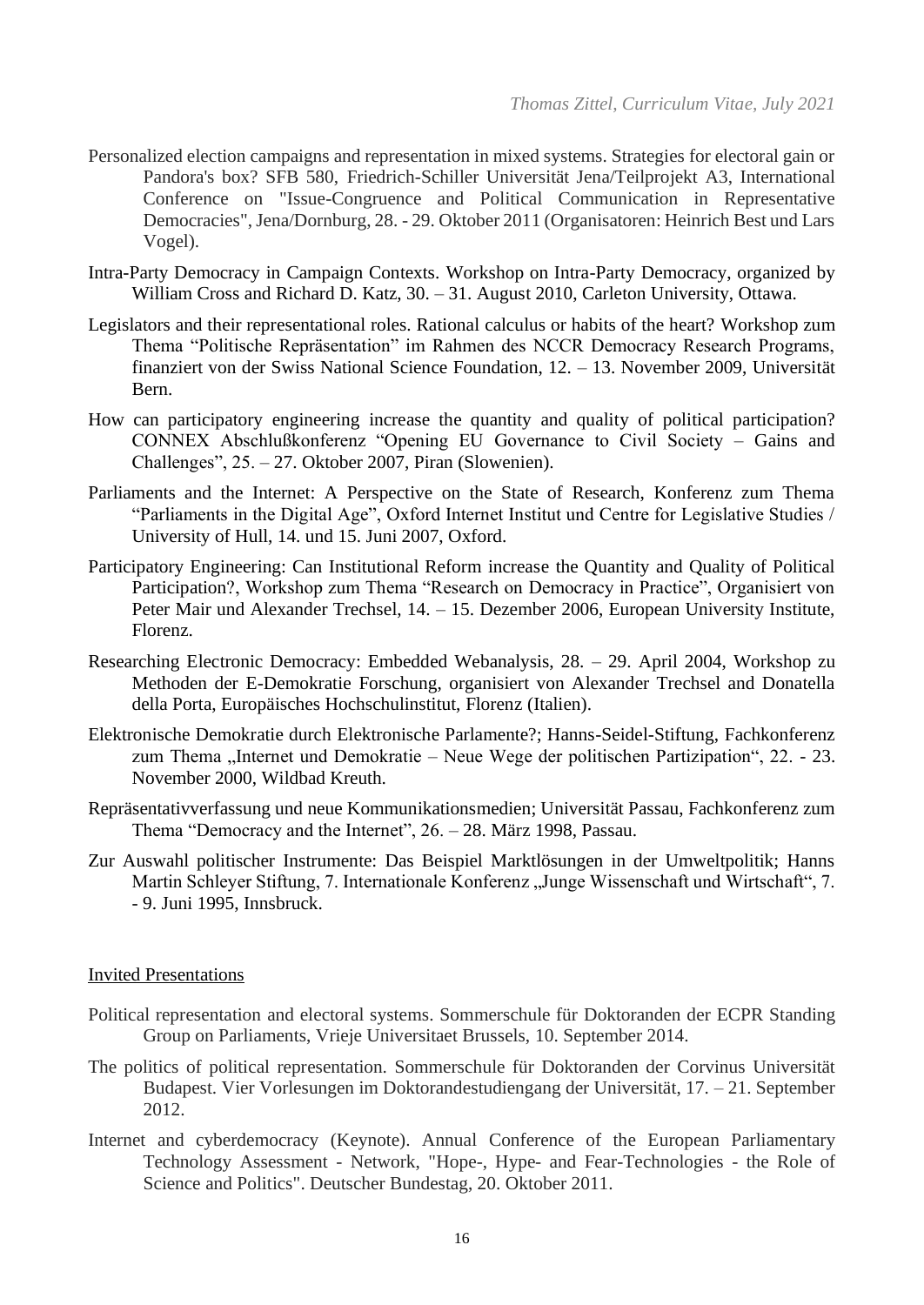- The electronic constituency communication of legislators in comparative perspective. Changing media or changing forms of political representation? Eingeladener Vortrag, Corvinius Universität Budapest (Ungarn), 23. März 2010.
- Does November 1989 matter for German Politics? Cornell University. DAAD Weekend in German Studies "1989 for the 21<sup>st</sup> Century", 26. September 2009, Cornell University, Ithaca, NY.
- Elektronische Wählerkommunikation von Abgeordneten. Deutschland, USA und Schweden im Vergleich. Institut für Politikwissenschaft, Johannes-Gutenberg Universität Mainz, Forschungskolloquium, 8. Juli 2009.
- Demokratie und Partizipation in Deutschland Von der Wahl- zur Beteiligungsdemokratie. Stiftung Genshagen, Europäische Tagung zum Thema "Demokratie und Partizipation – politische Bindungen in Auflösung?", 16. Mai 2009.
- Lost in Technology? Political Parties and the Online Campaigns of Constituency Candidates in Germany's Mixed Member Electoral System. Workshop am Institute for European Studies, Cornell University, "Elections and Representation", 17. October 2008, Cornell University.
- Reideologisierung oder Individualisierung. Was treibt das deutsche Parteiensystem? Tagung der Katholischen Akademie in Bayern zum Thema "Alles Mitte? Zur Neujustierung politischer Kategorien", 4. – 5. Juli 2008, Passau.
- Lost in Technology? Political Parties and Constituency Campaigns Online in the 2005 German Federal Elections. Politics: Web 2.0: An International Conference, 17.-18. April 2008, Royal Holloway, London, UK.
- Wählermärkte und Wahlsystem im Bundestagswahlkampf von 2005 Was erklärt individualisierte Wahlkämpfe? Kolloquium des Fachbereichs Politik- und Verwaltungswissenschaft, Universität Konstanz, 2007, mit Thomas Gschwend.
- Elektronische Demokratie ein Beitrag für die Demokratiekonsolidierung?, Hannah-Arendt Institut für Totalitarismusforschung an der TU Dresden, 11. Juni 2007.
- Constituency Communication on the WWW in Comparative Perspective: Changing Media or changing Democracy?, Kolloquium der Fakultät für Sozialwissenschaften, Europäisches Hochschulinstitut, Florenz, 29. März 2007.
- Direkte Wählerkommunikation im World Wide Web aus Vergleichender Perspektive: Medienwandel oder Demokratiewandel ?, Workshop zum Thema "Mischwahlsystem und Politische Repräsentation", organisiert von Philip Manow, 26. März 2007, Max-Planck-Institut für Gesellschaftsforschung, Köln.
- Personalisierte Wahlkämpfe im Wahlkreis: Eine Analyse des Bundestagswahlkampfes von 2005, (mit Thomas Gschwend), Workshop zum Thema "Mischwahlsystem und Politische Repräsentation", organisiert von Philip Manow, 26. März 2007, Max-Planck-Institut für Gesellschaftsforschung, Köln.
- Political Representation in the Networked Society The Americanization of European Representative Systems ?; Gemeinsames Seminar der Universität Strassburg and des Europäischen Parlaments, 26. Februar 2002, Strassburg (Frankreich).
- Political Representation in the Networked Society The Americanization of European Representative Systems ?; Harvard University, Minda de Gunzburg Center for European Studies, 6. November 2002, Cambridge, Ma. (USA).
- Electronic Parliaments and Electronic Democracy; Universität Innsbruck, Internationale Konferenz zum Thema "The Internet and Democracy", 1. – 3. März 2001, Innsbruck (Österreich).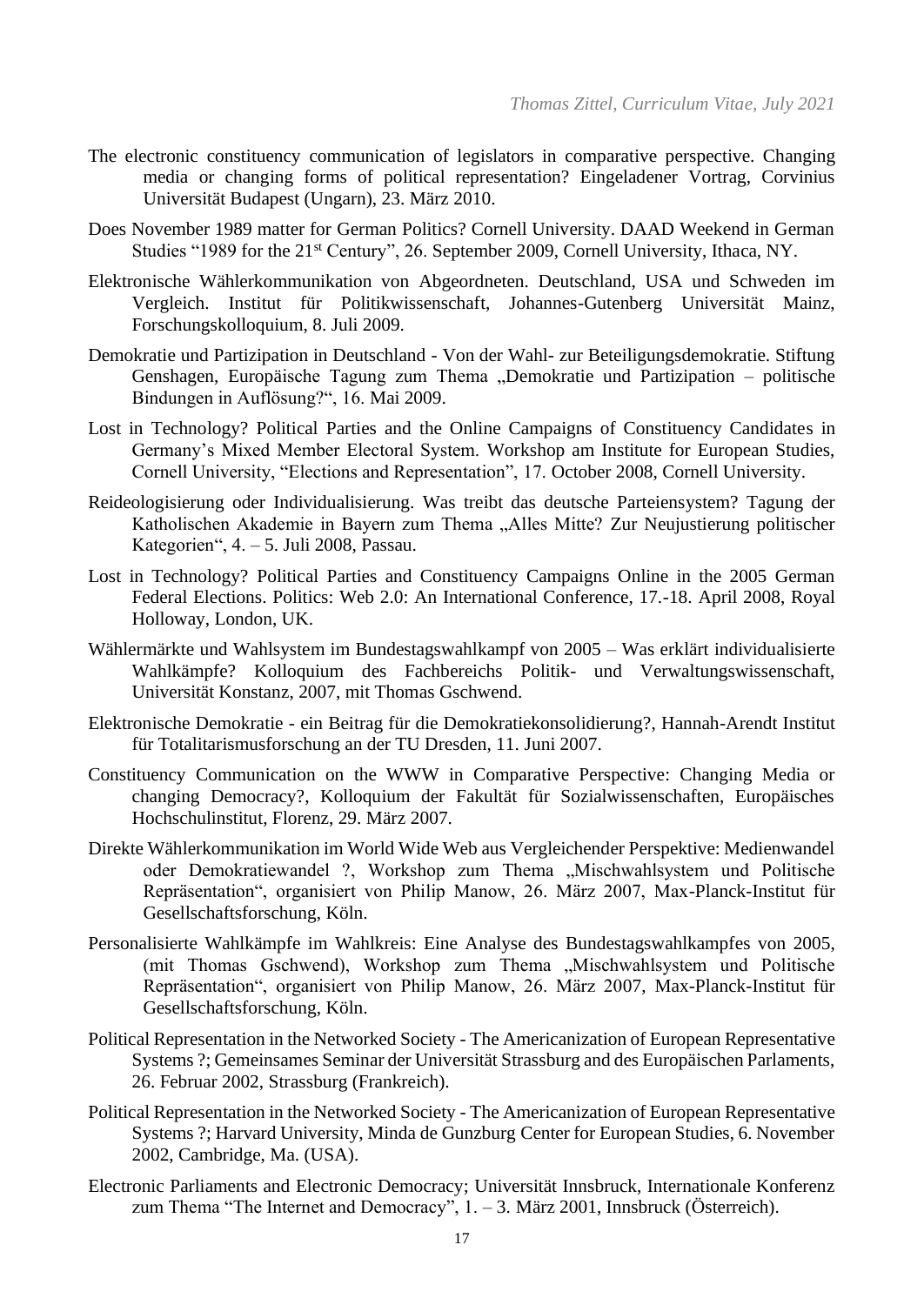- Elektronische Demokratie Planskizze für die Demokratie des 21ten Jahrhunderts?; Universität Heidelberg, Vortragsreihe der Fachschaft Politikwissenschaft 12. Juni 2001, Heidelberg.
- Electronic Democracy Blueprint for 21st Century Democracy?; Universität Örebro, 6. Oktober 2000, Örebro.

#### Outreach Activities

- A Smart Vote Application in the Hesse Local Elections 2021: Experiences and Early Results, 22. March 2021, 4 – 6pm. Online Presentation and Discussion. Organized in Cooperation with the *Evangelische Akademie Frankfurt*.
- Introducing a Smart Vote Application for the Hesse Local Elections in 2021, 14. December 2020, 4 - 6pm. Online Workshop. Organized in Cooperation with the *Evangelische Akademie Frankfurt*.
- What can ICTs do for Democracy?; Fachkonferenz des Europarates, The Future of Democracy, 17. – 19. November 2004, Centro de Convenciones Internacional de Barcelona, Barcelona.
- MPs and the Internet Between the Rock of Technology and the Hard Place of Politics; Siebte Konferenz der Arbeitsgemeinschaft der Europäischen Parlamente zu Themen der Informationsund Kommunikationstechnologie, 27. – 29. Oktober 2004, Swedish Riksdag, Stockholm.
- Die politischen Folgen des Internet, Seminar der Katholischen Akademie "Die Wolfsburg" in Mülheim an der Ruhr zum Thema "Das World Wide Web. Chancen und Risiken der neuen Cyberworld", 5. – 7. Dezember, Mülheim an der Ruhr.
- Demokratie und Internet: Neue Formen Politischer Ordnung oder "Politics as Usual" ?; Akademie für Politische Bildung Tutzing, Seminar zum Thema "Demokratie und Neue Medien", 2 - 4. Mai 2001, Tutzing.
- Electronic Parliaments and Electronic Democracy: A Comparison between the US House, the Swedish Riksdagen,and the German Bundestag; IDEA, Internationale Konferenz zum Thema "Democracy and the Information Revolution: Values, Opportunities and Threats", 27. – 29. Juni 2001, Stockholm.
- Bürgerbeteiligung durch das Internet? Chancen und Grenzen elektronischer Demokratie; Jahresversammlung der Stiftung Mitarbeit, 8. - 10. Dezember 2000, Evangelische Akademie Loccum, Loccum.
- Elektronische Demokratie Verändert das Internet unsere Gesellschaft?; Konrad-Adenauer-Stiftung, Seminar zum Thema "Chancen und Risiken der Informationsgesellschaft", 1. - 3. Dezember 2000, Königswinter.
- Electronic Democracy Blueprint for  $21<sup>st</sup>$  Century Democracy?; Institute for Democracy and Electoral Assistance (IDEA), 3. Oktober 2000; Stockholm.
- Macht das Internet einen Unterschied für die Demokratie?, Amt für Verwaltung und Verwaltungskontrolle (Statskontoret), 6. September 2000, Stockholm.